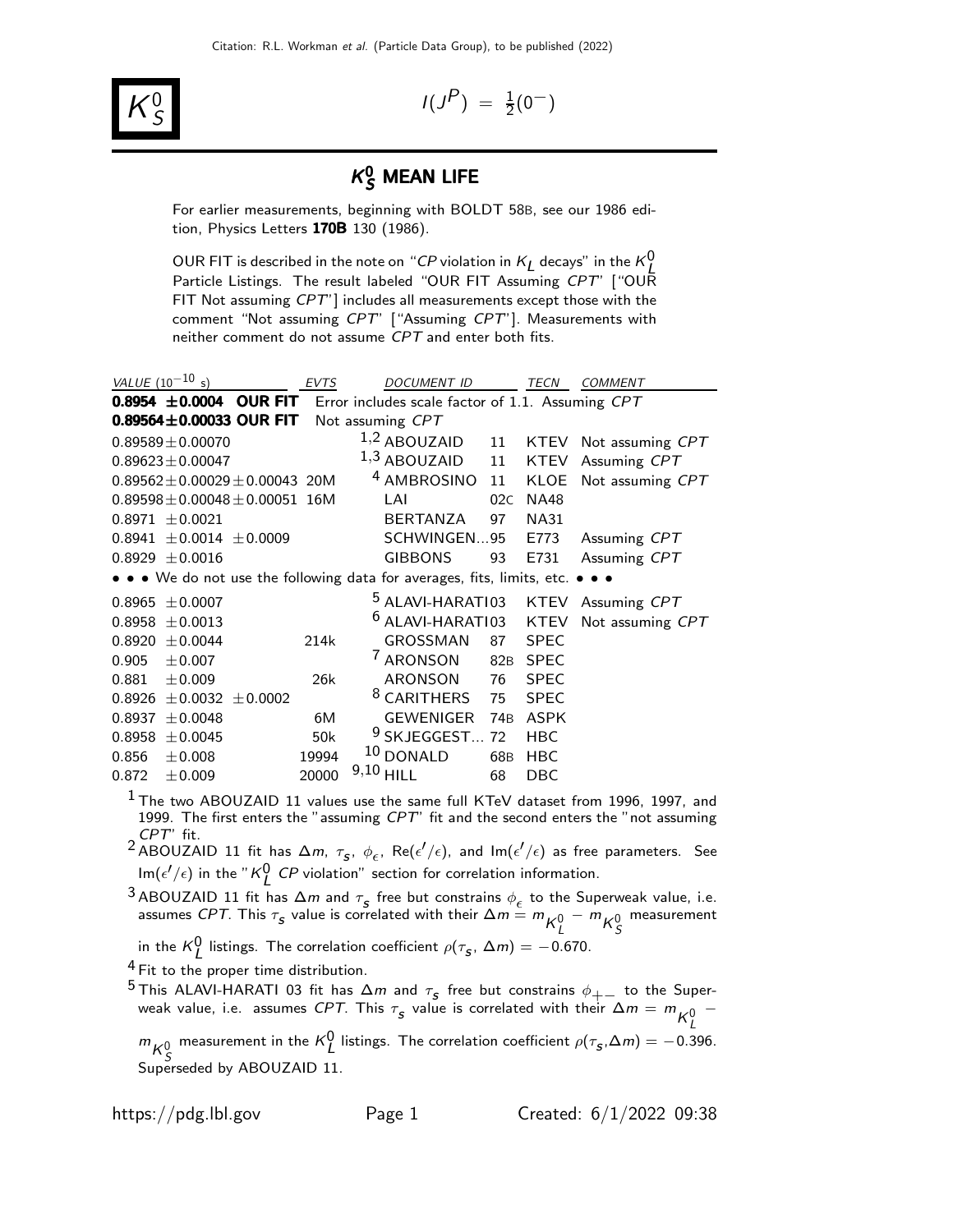- <sup>6</sup> This ALAVI-HARATI 03 fit has  $\Delta m$ ,  $\phi_{+-}$ , and  $\tau_{K_S}$  free. See  $\phi_{+-}$  in the "K<sub>L</sub> CP violation" section for correlation information. Superseded by ABOUZAID 11.
- <sup>7</sup> ARONSON 82 find that  $\kappa_S^0$  mean life may depend on the kaon energy.
- 8 CARITHERS 75 measures the  $\Delta m$  dependence of the total decay rate (inverse mean life) to be  $\Gamma(\mathcal{K}^0_{\mathcal{S}}) = \big[(1.122 \pm 0.004) + 0.16(\Delta m - 0.5348)/\Delta m\big]10^{10}/\text{s},$  or, in terms of mean life, CARITHERS 75 measures  $\tau_s = (0.8913 \pm 0.0032) - 0.238 [\Delta m - 0.5348]$  $(10^{-10}$  s). We have adjusted the measurement to use our best values of  $(\Delta m =$  $(0.5293 \pm 0.0009)$   $(10^{10} \hbar s^{-1})$ . Our first error is their experiment's error and our second error is the systematic error from using our best values.
- <sup>9</sup> HILL 68 has been changed by the authors from the published value (0.865  $\pm$  0.009) because of a correction in the shift due to  $\eta_{+-}$ . SKJEGGESTAD 72 and HILL 68 give detailed discussions of systematics encountered in this type of experiment.

 $^{10}$  Pre-1971 experiments are excluded from the average because of disagreement with later more precise experiments.

|                           | Mode                                                                                                  |                                                                      | Fraction $(\Gamma_i/\Gamma)$                                                                                                                          | Scale factor/<br>Confidence level |  |  |  |  |  |
|---------------------------|-------------------------------------------------------------------------------------------------------|----------------------------------------------------------------------|-------------------------------------------------------------------------------------------------------------------------------------------------------|-----------------------------------|--|--|--|--|--|
|                           | $\Gamma_1 \qquad \pi^0 \pi^0$<br>$\Gamma_2$ $\pi^+ \pi^-$<br>$\Gamma_3$ $\pi^+ \pi^- \pi^0$           | <b>Hadronic modes</b>                                                | $(30.69 \pm 0.05)$ %<br>$(69.20 \pm 0.05)$ %<br>$(3.5 \frac{+1.1}{-0.9}) \times 10^{-7}$                                                              |                                   |  |  |  |  |  |
|                           | Modes with photons or $\ell \overline{\ell}$ pairs                                                    |                                                                      |                                                                                                                                                       |                                   |  |  |  |  |  |
| $\Gamma_7$ $\gamma\gamma$ | $\Gamma_4$ $\pi^+\pi^-\gamma$<br>$\Gamma_5$ $\pi^+ \pi^- e^+ e^-$<br>$\Gamma_6$ $\pi^0 \gamma \gamma$ |                                                                      | $[a,b]$ ( 1.79 ± 0.05) $\times 10^{-3}$<br>$(4.79\!\pm\!0.15)\times10^{-5}$<br>[a] $(4.9 \pm 1.8) \times 10^{-8}$<br>$(2.63 \pm 0.17) \times 10^{-6}$ | $S = 3.1$                         |  |  |  |  |  |
|                           |                                                                                                       | Semileptonic modes                                                   |                                                                                                                                                       |                                   |  |  |  |  |  |
|                           | $\Gamma_8$ $\pi^{\pm}e^{\mp}\nu_e$<br>$\mathsf{\Gamma}_{9}$ $\pi^{\pm} \mu^{\mp} \nu_{\mu}$           |                                                                      | $[c]$ (7.04 ± 0.08) × 10 <sup>-4</sup><br>$[c,d]$ (4.56 ± 0.20) $\times 10^{-4}$                                                                      |                                   |  |  |  |  |  |
|                           |                                                                                                       | CP violating (CP) and $\Delta S = 1$ weak neutral current (S1) modes |                                                                                                                                                       |                                   |  |  |  |  |  |
| $\Gamma_{10}$ 3 $\pi^{0}$ |                                                                                                       | < 2.6<br>$\mathcal{C}P$                                              | $\times$ 10 $^{-8}$                                                                                                                                   | $CL = 90\%$                       |  |  |  |  |  |
|                           | $\Gamma_{11}$ $\mu^+ \mu^-$                                                                           | $S1 \qquad \qquad < \quad 2.1$                                       |                                                                                                                                                       | $\times$ 10 $^{-10}$ CL=90%       |  |  |  |  |  |
|                           | $\Gamma_{12}$ $e^+e^-$                                                                                | S1                                                                   |                                                                                                                                                       | $<$ 9 $\times\ 10^{-9}$ CL=90%    |  |  |  |  |  |
|                           | $\Gamma_{13}$ $\pi^0 e^+ e^-$                                                                         | S1 [a] $(3.0 \tfrac{+1.5}{-1.2}) \times 10^{-9}$                     |                                                                                                                                                       |                                   |  |  |  |  |  |
|                           | $\Gamma_{14}$ $\pi^{0} \mu^{+} \mu^{-}$                                                               | S1                                                                   | $(2.9 \tfrac{+1.5}{-1.2}) \times 10^{-9}$                                                                                                             |                                   |  |  |  |  |  |

## $K_S^0$  DECAY MODES

- [a] See the Particle Listings below for the energy limits used in this measurement.
- [b] Most of this radiative mode, the low-momentum  $\gamma$  part, is also included in the parent mode listed without  $\gamma$ 's.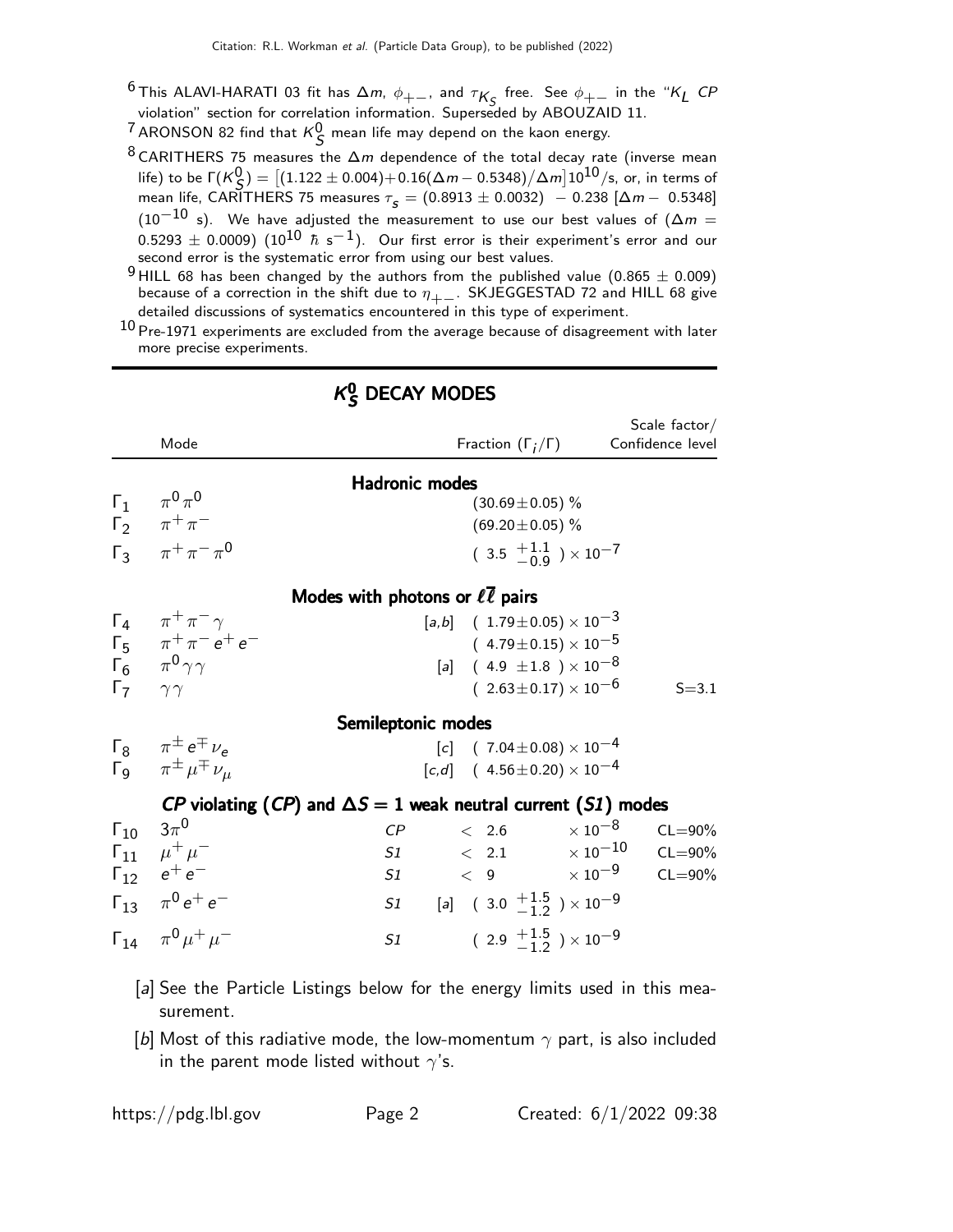- [c] The value is for the sum of the charge states or particle/antiparticle states indicated.
- $[d]$  Not a measurement. Calculated as  $0.666\!\cdot\! \mathsf{B}(\pi^{\pm}\,\mathrm{e}^{\mp}\,\nu_{\bm{e}}).$

#### CONSTRAINED FIT INFORMATION

An overall fit to 4 branching ratios uses 5 measurements and one constraint to determine 4 parameters. The overall fit has a  $\chi^2 =$ 0.1 for 2 degrees of freedom.

The following off-diagonal array elements are the correlation coefficients  $\left<\delta x_i\delta x_j\right>$ / $(\delta x_i\cdot\delta x_j)$ , in percent, from the fit to the branching fractions,  $x_i$   $\;\equiv$  $\Gamma_i/\Gamma_{\rm total}$ . The fit constrains the  $x_i$  whose labels appear in this array to sum to one.

| $x_2$   | $-100$ |       |       |
|---------|--------|-------|-------|
| $x_8$   | -6     | 4     |       |
| $x_{9}$ |        |       | ი     |
|         | $x_1$  | $x_2$ | $x_8$ |

#### $\kappa$ **g** DECAY RATES

 $\Gamma(\pi^{\pm} e^{\mp} \nu_e)$ VALUE  $(10^6 \text{ s}^{-1})$  EVTS DOCUMENT ID TECN COMMENT • • • We do not use the following data for averages, fits, limits, etc. • • •  $8.1\ \pm 1.6$   $75$   $1$  AKHMETSHIN 99 CMD2 Tagged  $K^0_S$  using  $\phi\rightarrow\ K^0_L\,K^0_S$  $7.50 \pm 0.08$   $2$  PDG 98<br>seen BURGUN 72 seen BURGUN 72 HBC  $K^+ p \rightarrow K^0 p \pi^+$ 9.3  $±2.5$  AUBERT 65 HLBC ΔS=ΔQ, CP cons. not assumed  $^1$  AKHMETSHIN 99 is from a measured branching ratio B( $\kappa_S^0 \rightarrow \pi e \nu_e$ )= (7.2  $\pm$  1.4)  $\times$  $10^{-4}$  and  $\tau^{}_{\mathcal{K}^0_S}$   $= (0.8934 \pm 0.0008) \times 10^{-10}$  s. Not independent of measured branching ratio.  $^2$ PDG 98 from  $\kappa_L^0$  measurements, assuming that  $\Delta S\!\!=\!\!\Delta Q$  in  $\kappa^0$  decay so that  $\mathsf{\Gamma}(\kappa_S^0\to\mathbb{R})$  $\pi^{\pm} e^{\mp} \nu_e$ )=  $\Gamma(K^0_L \rightarrow \pi^{\pm} e^{\mp} \nu_e)$ .  $\Gamma(\pi^\pm\mu^\mp\nu_\mu)$  Γρ VALUE  $(10^6 \text{ s}^{-1})$  DOCUMENT ID • • • We do not use the following data for averages, fits, limits, etc. • • •  $5.25 \pm 0.07$   $1$  PDG 98  $^1$  PDG 98 from  $\kappa_L^0$  measurements, assuming that  $\Delta S\!\!=\!\Delta Q$  in  $\kappa^0$  decay so that  $\Gamma(\kappa_S^0\to\ell^+\ell^-)$  $\pi^{\pm} \mu^{\mp} \nu_{\mu}$ )= Γ(Κ $_{\mathsf{L}}^{0}$   $\rightarrow$   $\pi^{\pm} \mu^{\mp} \nu_{\mu}$ ).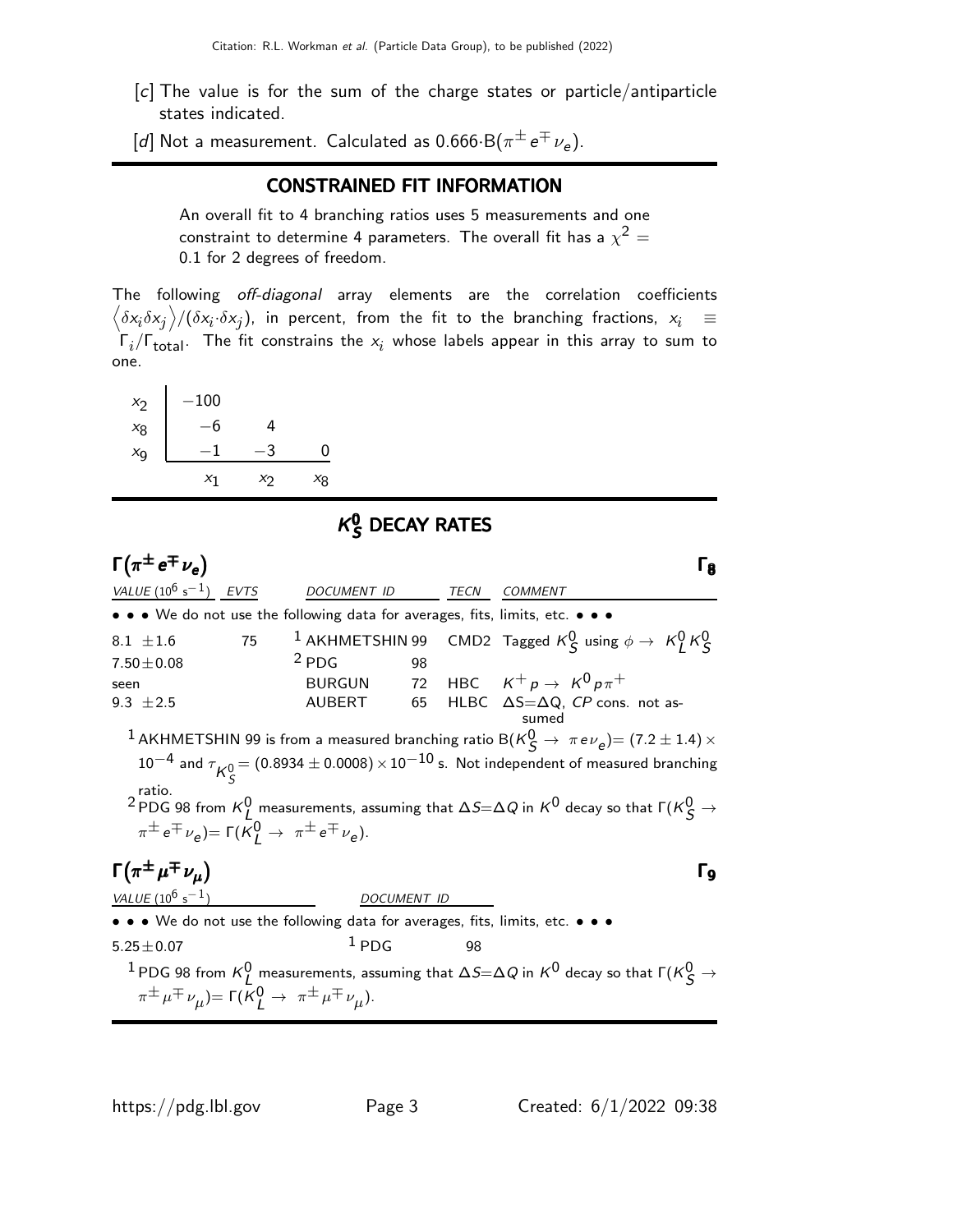#### $\kappa$ g BRANCHING RATIOS

### - Hadronic modes -

|              | $\Gamma(\pi^0\pi^0)/\Gamma_{\rm total}$                                                                                                                                                       |             |                                    |    |             |                                                                     | $\Gamma_1/\Gamma$   |
|--------------|-----------------------------------------------------------------------------------------------------------------------------------------------------------------------------------------------|-------------|------------------------------------|----|-------------|---------------------------------------------------------------------|---------------------|
| <i>VALUE</i> |                                                                                                                                                                                               | EVTS        | DOCUMENT ID                        |    | TECN        |                                                                     |                     |
|              | $0.3069 \pm 0.0005$ OUR FIT                                                                                                                                                                   |             |                                    |    |             |                                                                     |                     |
|              | • • • We do not use the following data for averages, fits, limits, etc. • • •                                                                                                                 |             |                                    |    |             |                                                                     |                     |
|              | $0.335 \pm 0.014$                                                                                                                                                                             | 1066        | <b>BROWN</b>                       | 63 | HLBC        |                                                                     |                     |
| 0.288        | $\pm 0.021$                                                                                                                                                                                   | 198         | CHRETIEN                           | 63 | HLBC        |                                                                     |                     |
| 0.30         | ± 0.035                                                                                                                                                                                       |             | <b>BROWN</b>                       | 61 | HLBC        |                                                                     |                     |
|              | $\Gamma(\pi^+\pi^-)/\Gamma_{\rm total}$                                                                                                                                                       |             |                                    |    |             |                                                                     | $\Gamma_2/\Gamma$   |
| VALUE        |                                                                                                                                                                                               | <u>EVTS</u> | DOCUMENT ID                        |    | TECN        | <b>COMMENT</b>                                                      |                     |
|              | $0.6920 \pm 0.0005$ OUR FIT                                                                                                                                                                   |             |                                    |    |             |                                                                     |                     |
|              | • • • We do not use the following data for averages, fits, limits, etc. • • •                                                                                                                 |             |                                    |    |             |                                                                     |                     |
|              | $0.670 \pm 0.010$                                                                                                                                                                             | 3447        | <b>DOYLE</b>                       | 69 | HBC         | $\pi^- p \to \Lambda K^0$                                           |                     |
|              |                                                                                                                                                                                               |             |                                    |    |             |                                                                     |                     |
|              | $\Gamma(\pi^+\pi^-)/\Gamma(\pi^0\pi^0)$                                                                                                                                                       |             |                                    |    |             |                                                                     | $\Gamma_2/\Gamma_1$ |
| <b>VALUE</b> | $2.255 \pm 0.005$ OUR FIT                                                                                                                                                                     | <b>EVTS</b> | DOCUMENT ID                        |    | TECN        | <b>COMMENT</b>                                                      |                     |
|              | $2.2549 \pm 0.0054$                                                                                                                                                                           |             | <sup>1</sup> AMBROSINO             |    | 06C KLOE    |                                                                     |                     |
|              | • • • We do not use the following data for averages, fits, limits, etc. • •                                                                                                                   |             |                                    |    |             |                                                                     |                     |
|              |                                                                                                                                                                                               |             |                                    |    |             |                                                                     |                     |
|              | $2.2555 \pm 0.0012 \pm 0.0054$                                                                                                                                                                |             | <sup>2</sup> AMBROSINO 06C KLOE    |    |             |                                                                     |                     |
|              | 2.236 $\pm$ 0.003 $\pm$ 0.015                                                                                                                                                                 | 766k        | <sup>2</sup> ALOISIO               |    | 02B KLOE    |                                                                     |                     |
| 2.11         | ±0.09                                                                                                                                                                                         | 1315        | EVERHART                           | 76 | <b>WIRE</b> | $\pi^- p \to \Lambda K^0$                                           |                     |
| 2.169        | $\pm 0.094$                                                                                                                                                                                   | 16k         | COWELL                             | 74 | <b>OSPK</b> | $\pi^- p \to \Lambda K^0$                                           |                     |
| 2.16         | ±0.08                                                                                                                                                                                         | 4799        | <b>HILL</b>                        | 73 | DBC         | $K^+ d \rightarrow K^0 p p$                                         |                     |
| 2.22         | $\pm 0.10$                                                                                                                                                                                    | 3068        | $3$ ALITTI                         | 72 | HBC         | $K^+ p \rightarrow \pi^+ p K^0$                                     |                     |
| 2.22         | $\pm 0.08$                                                                                                                                                                                    | 6380        | <b>MORSE</b><br><sup>4</sup> NAGY  |    | 72B DBC     | $K^+ n \rightarrow K^0 p$                                           |                     |
| 2.10         | $\pm 0.11$                                                                                                                                                                                    | 701         |                                    | 72 |             | HLBC $K^+ n \rightarrow K^0 p$                                      |                     |
| 2.22         | $\pm 0.095$                                                                                                                                                                                   | 6150        | <sup>5</sup> BALTAY<br>$6$ MOFFETT | 71 |             | HBC $Kp \rightarrow K^0$ neutrals<br>OSPK $K^+ n \rightarrow K^0 p$ |                     |
| 2.282        | ± 0.043                                                                                                                                                                                       | 7944        | <sup>4</sup> BOZOKI                | 70 |             |                                                                     |                     |
| 2.12         | $\pm 0.17$                                                                                                                                                                                    | 267         | $6$ GOBBI                          | 69 | <b>HLBC</b> |                                                                     |                     |
| 2.285        | $\pm 0.055$                                                                                                                                                                                   | 3016        |                                    | 69 |             | OSPK $K^+ n \rightarrow K^0 p$<br>$K^+ n \rightarrow K^0 p$         |                     |
| 2.10         | $\pm 0.06$                                                                                                                                                                                    | 3700        | <b>MORFIN</b>                      | 69 | <b>HLBC</b> |                                                                     |                     |
|              | <sup>1</sup> This result combines AMBROSINO 06C KLOE 2001-02 data with ALOISIO 02B KLOE<br>2000 data. $K^0_S \rightarrow \pi^+\pi^-$ fully inclusive.                                         |             |                                    |    |             |                                                                     |                     |
|              | <sup>2</sup> Includes radiative decays $\pi^+\pi^-\gamma$ .                                                                                                                                   |             |                                    |    |             |                                                                     |                     |
|              | <sup>3</sup> The directly measured quantity is $K^0_S \rightarrow \pi^+ \pi^-/$ all $K^0 = 0.345 \pm 0.005$ .                                                                                 |             |                                    |    |             |                                                                     |                     |
|              | <sup>4</sup> NAGY 72 is a final result which includes BOZOKI 69.<br><sup>5</sup> The directly measured quantity is $K_S^0 \rightarrow \pi^+ \pi^- /$ all $\overline{K}^0 = 0.345 \pm 0.005$ . |             |                                    |    |             |                                                                     |                     |
|              | $6$ MOFFETT 70 is a final result which includes GOBBI 69.                                                                                                                                     |             |                                    |    |             |                                                                     |                     |
|              | $\Gamma(\pi^+\pi^-\pi^0)/\Gamma_{\rm total}$                                                                                                                                                  |             |                                    |    |             |                                                                     | $\Gamma_3/\Gamma$   |
|              | VALUE (units $10^{-7}$ ) EVTS                                                                                                                                                                 |             | DOCUMENT ID                        |    | TECN        | COMMENT                                                             |                     |
|              | $3.5^{+1.1}_{-0.9}$ OUR AVERAGE                                                                                                                                                               |             |                                    |    |             |                                                                     |                     |
|              | $4.7 + 2.2 + 1.7$<br>$-1.7 - 1.5$                                                                                                                                                             |             | $^1$ BATLEY                        | 05 | <b>NA48</b> |                                                                     |                     |
|              |                                                                                                                                                                                               |             |                                    |    |             |                                                                     |                     |
|              | https://pdg.lbl.gov                                                                                                                                                                           |             | Page 4                             |    |             | Created: $6/1/2022$ 09:38                                           |                     |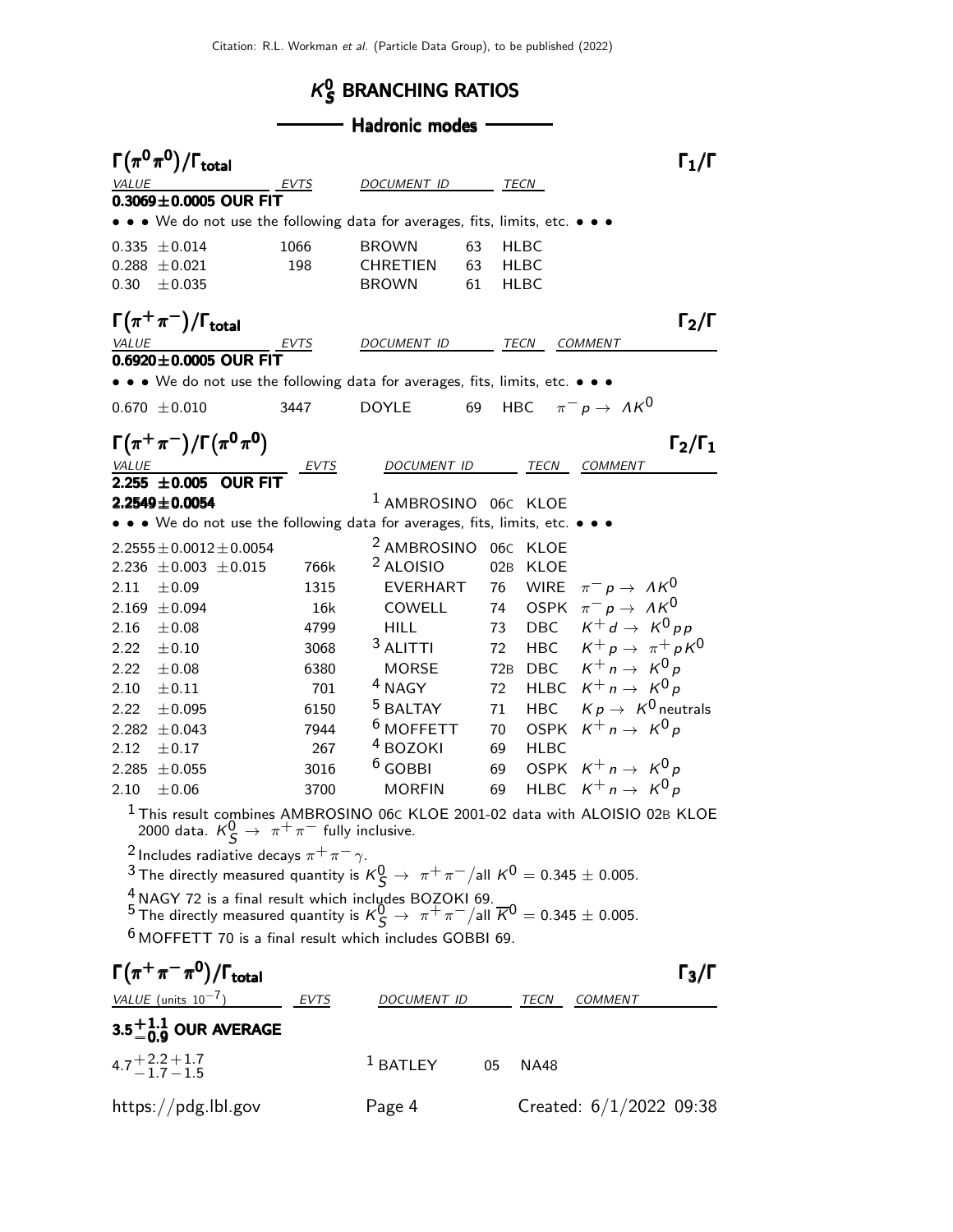| $2.5 + 1.3 + 0.5$<br>$-1.0 - 0.6$ | 500k $^2$ ADLER | 97B CPLR |
|-----------------------------------|-----------------|----------|
| $4.8 + 2.2 + 1.1$                 | $3$ ZOU         | 96 F621  |

• • • We do not use the following data for averages, fits, limits, etc. • • •

| $4.1 + 2.5 + 0.5$<br>$-1.9 - 0.6$ | $4$ ADLER |  | 96E CPLR Sup. by ADLER 97B         |
|-----------------------------------|-----------|--|------------------------------------|
| $3.9 + 5.4 + 0.9 - 1.8 - 0.7$     |           |  | $5$ THOMSON 94 E621 Sup. by ZOU 96 |

 $^1$ BATLEY 05 is obtained by measuring the interference parameters in  $K_S$ ,  $K_L \rightarrow$  $\pi^+\pi^-\pi^0$ : Re( $\lambda$ ) = 0.038  $\pm$  0.008  $\pm$  0.006 and Im( $\lambda$ ) =  $-$ 0.013  $\pm$  0.005  $\pm$  0.004;<br>the correlation coeff. between Re( $\lambda$ ) and Im( $\lambda$ ) is 0.66 (statistical only).

<sup>2</sup> ADLER 97B find the CP-conserving parameters  $Re(\lambda) = (28 \pm 7 \pm 3) \times 10^{-3}$ , Im( $\lambda$ )  $= (-10 \pm 8 \pm 2) \times 10^{-3}$ . They estimate B( $\mathcal{K}^0_\mathcal{S} \rightarrow \pi^+ \pi^- \pi^0$ ) from Re( $\lambda$ ) and the  $K^0_L$  decay parameters. See also ANGELOPOULOS 98c.

<sup>3</sup>ZOU 96 is from the the measured quantities  $|\rho_{+-0}| = 0.039^{+0.009}_{-0.006} \pm 0.005$  and  $\phi_{\rho}$  $= (-9 \pm 18)^{\circ}$ .

4 ADLER 96E is from the measured quantities  $Re(\lambda) = 0.036 \pm 0.010^{+0.002}_{-0.003}$  and  $Im(\lambda)$ <br>consistent with zero. Note that the quantity is the same as a used in other consistent with zero. Note that the quantity  $\lambda$  is the same as  $\rho_{+-0}$  used in other<br>footnotes footnotes.

5 THOMSON 94 calculates this branching ratio from their measurements  $|\rho_{+-0}| =$  $0.035^{+0.019}_{-0.011}$  ± 0.004 and  $\phi_{\rho} = (-59 \pm 48)^{\circ}$  where  $|\rho_{+-0}|e^{i\phi_{\rho}} = A(K_S^0 \to \pi^+ \pi^- \pi^0)$  $I = 2)/A(K_L^0 \to \pi^+ \pi^- \pi^0).$ 

#### $\frac{1}{\sqrt{2}}$  Modes with photons or  $\ell \overline{\ell}$  pairs  $\overline{\ell}$

| $\Gamma(\pi^+\pi^-\gamma)/\Gamma(\pi^+\pi^-)$                                 |             |                      |    |             | "כ I                                                        |
|-------------------------------------------------------------------------------|-------------|----------------------|----|-------------|-------------------------------------------------------------|
| VALUE (units $10^{-3}$ )                                                      | <b>EVTS</b> | <b>DOCUMENT ID</b>   |    | <b>TECN</b> | <b>COMMENT</b>                                              |
| $2.59 \pm 0.08$ OUR AVERAGE                                                   |             |                      |    |             |                                                             |
| $2.56 \pm 0.09$                                                               | 1286        | RAMBERG              | 93 | E731        | $\mathsf{p}_{\gamma}^{\phantom{\dag}} >$ 50 MeV/ $\epsilon$ |
| $2.68 \pm 0.15$                                                               |             | $^1$ TAUREG          |    |             | 76 SPEC $p_{\gamma} > 50$ MeV/c                             |
| • • • We do not use the following data for averages, fits, limits, etc. • • • |             |                      |    |             |                                                             |
| $7.10 \pm 0.22$                                                               | 3723        | <b>RAMBERG</b>       | 93 | E731        | $\mathsf{p}_{\gamma}$ $>$ 20 MeV/ $\mathsf{c}$              |
| 3.0 $\pm$ 0.6                                                                 | 29          | <sup>2</sup> BOBISUT | 74 |             | HLBC $p_{\gamma} > 40$ MeV/c                                |
| 2.8 $\pm$ 0.6                                                                 |             | <sup>3</sup> BURGUN  | 73 | <b>HBC</b>  | $\mathsf{p}_{\gamma}>$ 50 MeV/ $\mathsf{c}$                 |
|                                                                               |             |                      |    |             |                                                             |

<sup>1</sup> TAUREG 76 find direct emission contribution <0.06, CL = 90%.

 $^2$ BOBISUT 74 not included in average because  $\rho_\gamma$  cut differs. Estimates direct emission contribution to be 0.5 or less,  $CL = 95\%$ .

 $3$  BURGUN 73 estimates that direct emission contribution is 0.3  $\pm$  0.6.

Γ π <sup>+</sup> π − e + e − /Γtotal Γ5/Γ +−+− Γ total <sup>5</sup> <sup>+</sup> π<sup>−</sup> e +e /Γtotal Γ5/Γ <sup>+</sup>−+total <sup>5</sup> VALUE (units 10−5) EVTS DOCUMENT ID TECN COMMENT 4.79±0.15 OUR AVERAGE 15 OUR AVERAGE OUR AVERAGE OUR AVERAGE <sup>4</sup>.83±0.11±0.14 23k <sup>1</sup> BATLEY 11 NA48 2002 data <sup>4</sup>.69±0.30 676 <sup>2</sup> LAI 03<sup>C</sup> NA48 1998+1999 data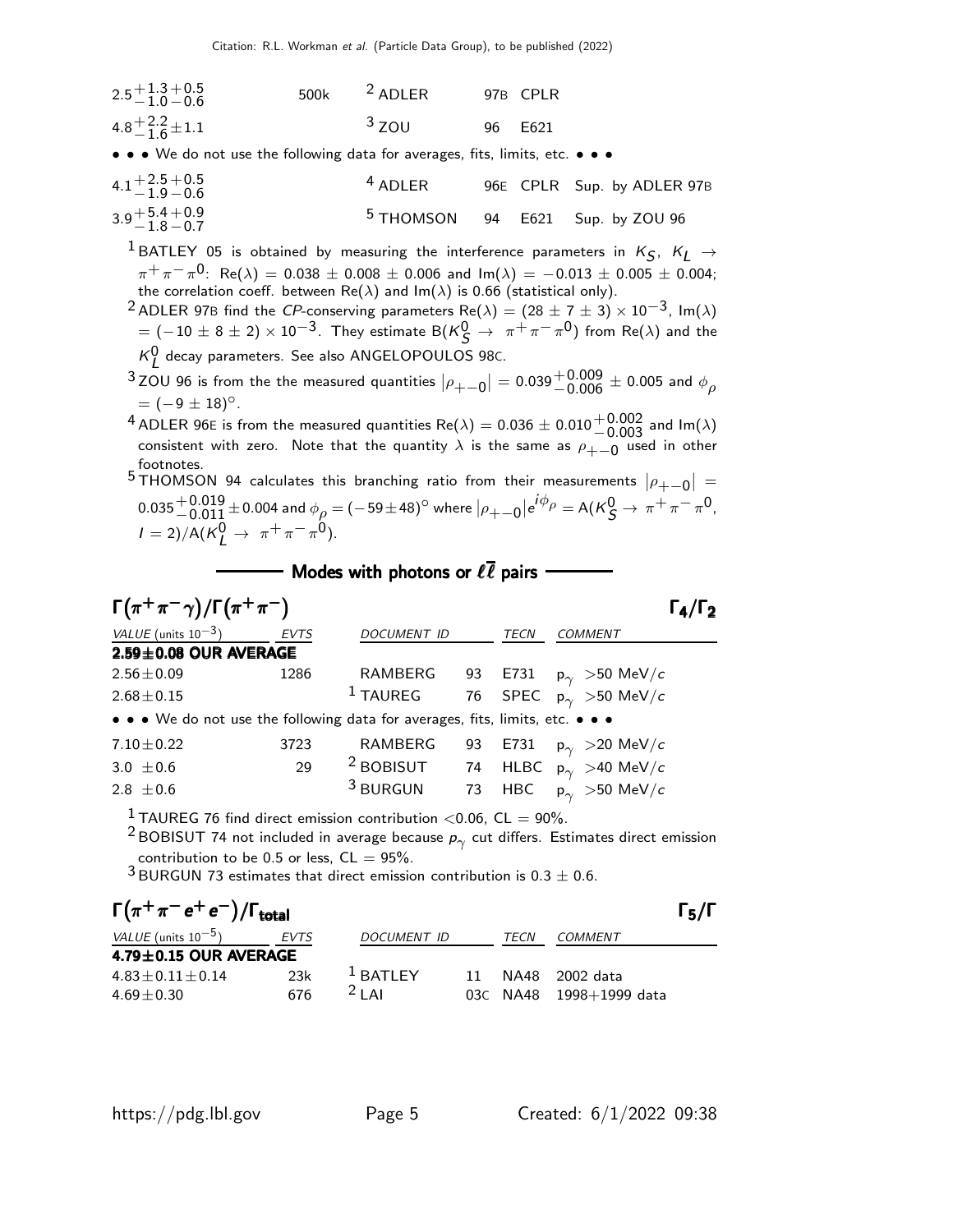- • We do not use the following data for averages, fits, limits, etc. • •
- $4.71 \pm 0.23 \pm 0.22$  620  $^{2,3}$  LAI 03C NA48 1999 data<br>  $4.5 + 0.7 + 0.4$  56 LAI 00B NA48 1998 data  $4.5 \pm 0.7 \pm 0.4$  56 LAI 00B NA48 1998 data  $1 \text{ BATLEY}$  11 reports  $\left[\Gamma(\kappa_S^0 \rightarrow \pi^+\pi^-e^+e^-)/\Gamma_{\text{total}}\right] / \left[\text{B}(\kappa_L^0 \rightarrow \pi^+\pi^-\pi^0)\right] /$  $[B(\pi^0 \to e^+e^-\gamma)] = (3.28 \pm 0.06 \pm 0.04) \times 10^{-2}$  which we multiply by our best values B $({\sf K}_{L}^0 \rightarrow \ \pi^+ \pi^- \pi^0) =$   $(12.54 \pm 0.05) \times 10^{-2}$ , B $(\pi^0 \rightarrow \ e^+ e^- \gamma) = (1.174 \pm 0.05)$  $(0.035)\times 10^{-2}.$  Our first error is their experiment's error and our second error is the systematic error from using our best values. Also a limit on the absolute value of the interference between bremsstrahlung and E1 transition is given :  $< 4 \times 10^{-7}$  at 90% C.L.<br><sup>2</sup> Uses normalization BR(K<sub>L</sub> → π<sup>+</sup>π<sup>−</sup>π<sup>0</sup>)\*BR(π<sup>0</sup> → e<sup>+</sup>e<sup>−</sup>) = (1.505±0.047)×10<sup>−3</sup>

from our 2000 Edition.<br><sup>3</sup> Second error is 0.16(syst) $\pm$ 0.15(norm) combined in quadrature.

## Γ $(\pi^0 \gamma \gamma)$ /Γ<sub>total</sub> Γενικόται της Γενικής Γενικής Γενικής Γενικής Γενικής Γενικής Γενικής Γ

| VALUE (units $10^{-8}$ ) CL% EVTS                                             | <i>DOCUMENT ID</i> | TECN | COMMENT                                  |
|-------------------------------------------------------------------------------|--------------------|------|------------------------------------------|
| $4.9 \pm 1.6 \pm 0.9$ 17                                                      | $1$ LAI            |      | 04 NA48 $m_{\gamma\gamma}^2/m_K^2 > 0.2$ |
| • • • We do not use the following data for averages, fits, limits, etc. • • • |                    |      |                                          |

$$
<33 \t\t 90 \t\t LAI \t\t 03B NA48 \t m_{\gamma\gamma}^2/m_K^2 > 0.2
$$

 $1$  Spectrum also measured and found consistent with the one generated by a constant matrix element.

### Γ $(\gamma \gamma)/\Gamma_{\sf total}$

| VALUE (units $10^{-6}$ ) |                            |                             | CL% EVTS | DOCUMENT ID                                                                                                                   |                 | TECN        | <b>COMMENT</b>                                                                                                                                                 |
|--------------------------|----------------------------|-----------------------------|----------|-------------------------------------------------------------------------------------------------------------------------------|-----------------|-------------|----------------------------------------------------------------------------------------------------------------------------------------------------------------|
|                          |                            |                             |          | <b>2.63 <math>\pm</math>0.17 OUR AVERAGE</b> Error includes scale factor of 3.1.                                              |                 |             |                                                                                                                                                                |
|                          | 2.26 $\pm$ 0.12 $\pm$ 0.06 |                             | 711      | <sup>1</sup> AMBROSINO 08C KLOE $\phi \rightarrow K_S^0 K_I^0$                                                                |                 |             |                                                                                                                                                                |
|                          |                            | $2.713 \pm 0.063 \pm 0.005$ | 7.5k     | $2$ LAI                                                                                                                       | 03              | <b>NA48</b> |                                                                                                                                                                |
|                          |                            |                             |          | $\bullet$ $\bullet$ $\bullet$ We do not use the following data for averages, fits, limits, etc. $\bullet$ $\bullet$ $\bullet$ |                 |             |                                                                                                                                                                |
|                          | 2.58 $\pm$ 0.36 $\pm$ 0.22 |                             | 149      | LAI                                                                                                                           | 00              | <b>NA48</b> |                                                                                                                                                                |
| $2.2^{\circ}$            | $\pm 1.1$                  |                             | 16       | $3$ BARR                                                                                                                      | 95 <sub>B</sub> | <b>NA31</b> |                                                                                                                                                                |
| 2.4                      | ±0.9                       |                             | 35       | $4$ BARR                                                                                                                      | 95B             | <b>NA31</b> |                                                                                                                                                                |
| < 13                     |                            | 90                          |          | <b>BALATS</b>                                                                                                                 | 89              | <b>SPEC</b> |                                                                                                                                                                |
| $2.4^{\circ}$            | $\pm 1.2$                  |                             | 19       | BURKHARDT                                                                                                                     | 87              | <b>NA31</b> |                                                                                                                                                                |
| $<$ 133                  |                            | 90                          |          | <b>BARMIN</b>                                                                                                                 | 86B             | XEBC        |                                                                                                                                                                |
|                          |                            |                             |          |                                                                                                                               |                 |             | $^1$ AMBROSINO 08C reports (2.26 $\pm$ 0.12 $\pm$ 0.06) $\times$ 10 $^{-6}$ from a measurement of [F (K $^0\hskip-3.5pt\zeta\to$                               |
|                          |                            |                             |          |                                                                                                                               |                 |             | $(\gamma \gamma)/\Gamma_{\text{total}}] \times [B(K_{\zeta}^0 \to \pi^0 \pi^0)]$ assuming $B(K_{\zeta}^0 \to \pi^0 \pi^0) = (30.69 \pm 0.05) \times 10^{-2}$ . |
|                          |                            |                             |          |                                                                                                                               |                 |             | <sup>2</sup> LAI 03 reports $[\Gamma(K_S^0 \to \gamma \gamma)/\Gamma_{\text{total}}] / [B(K_S^0 \to \pi^0 \pi^0)] = (8.84 \pm 0.18 \pm 0.10) \times 10^{-6}$   |
|                          |                            |                             |          |                                                                                                                               |                 |             | which we multiply by our best value B( $K^0$ $\rightarrow \pi^0 \pi^0$ ) = (30.69 $\pm$ 0.05) $\times$ 10 <sup>-2</sup> . Our                                  |
|                          | using our best value.      |                             |          |                                                                                                                               |                 |             | first error is their experiment's error and our second error is the systematic error from                                                                      |
|                          |                            |                             |          | $3$ DADD 050 usualt is selected using $D(V \rightarrow \infty)$ (FQ6 + 0.17) $\times 10^{-4}$                                 |                 |             |                                                                                                                                                                |

BARR 95B result is calculated using B( $K_L \rightarrow \gamma \gamma) = (5.86 \pm 0.17) \times 10^{-4}$ 

 $4$  BARR 95B quotes this as the combined BARR 95B  $+$  BURKHARDT 87 result after rescaling BURKHARDT 87 to use same branching ratios and lifetimes as BARR 95B.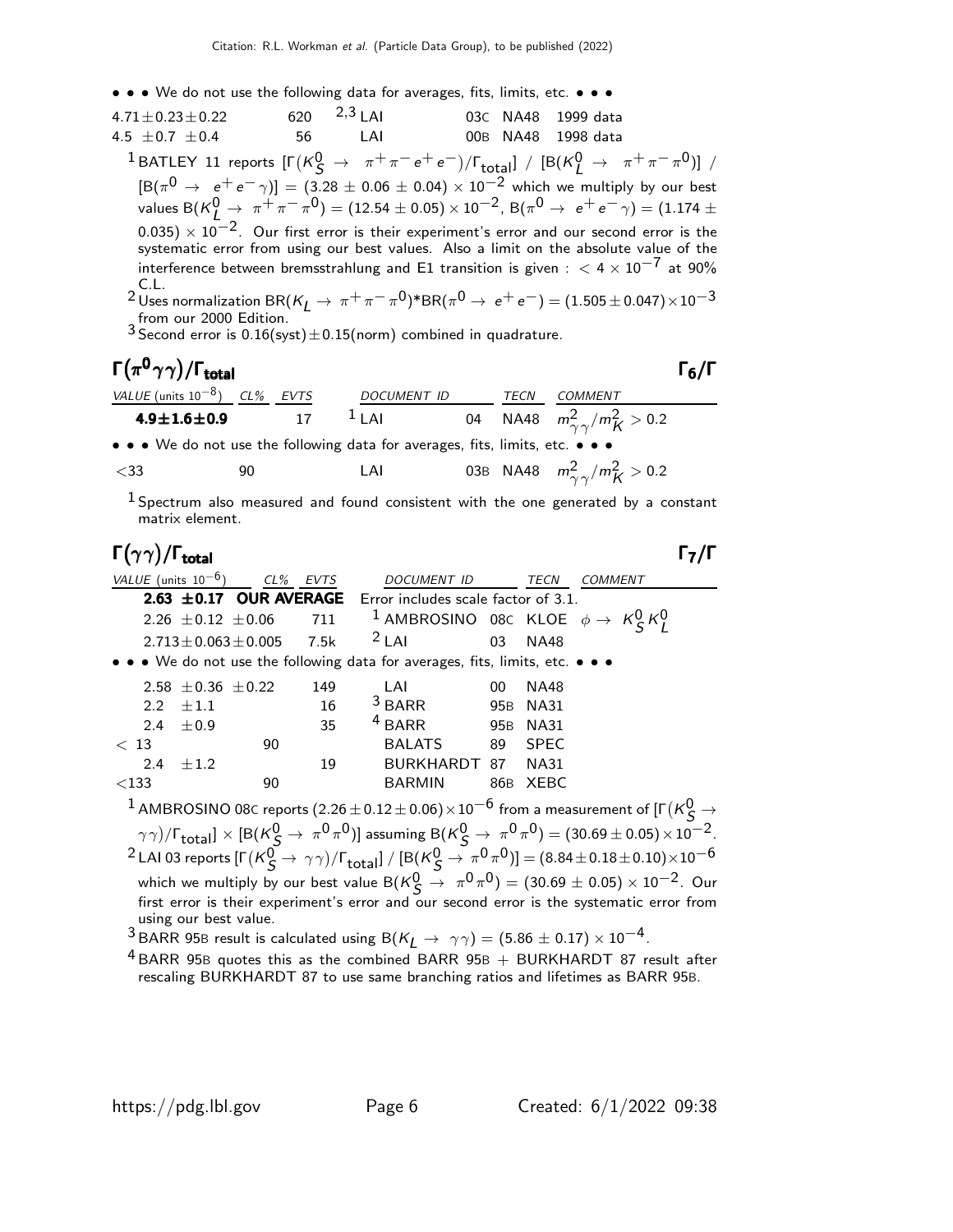- Semileptonic modes - $\Gamma(\pi^{\pm}\,e^{\mp}\,\nu_e)/\Gamma_{\rm total}$  Γενι total and the set of the set of the set of the set of the set of the set of the set of the set of the set of t VALUE (units  $10^{-4}$ ) EVTS DOCUMENT ID TECN COMMENT  $7.04 \pm 0.08$  OUR FIT **7.04**  $\pm$ **0.08 OUR AVERAGE**<br>7.046  $\pm$  0.18  $\pm$  0.16 <sup>1</sup> BATLEY  $7.046\pm0.18\pm0.16$  1 BATLEY 07D NA48  $K^0(\overline{K}^0)$ (t)  $\rightarrow$   $\pi\,e\,\nu$  $6.91\ \pm 0.34\pm 0.15$   $624$   $^2$  ALOISIO  $\qquad$  02 KLOE Tagged  $K_S^0$  using  $\phi\rightarrow\ K_L^0$   $K_S^0$ • • • We use the following data for averages but not for fits. • • • 7.05  $\pm$  0.09 13k <sup>3</sup> AMBROSINO 06E KLOE Not fitted • • • We do not use the following data for averages, fits, limits, etc. • • • 7.2  $\pm 1.4$  75 AKHMETSHIN 99 CMD2 Tagged  $K^0_S$  using  $\phi \rightarrow K^0_L K^0_S$  $1$  Reconstructed from  $\mathcal{K}^{0}(\overline{\mathcal{K}}^{0})(t)\rightarrow \pi e\nu$  distributions using PDG values of B( $\mathcal{K}_{L}^{0}\rightarrow \mathcal{K}_{L}^{0}$  $(\pi e \nu) = 0.4053 \pm 0.0015, \tau_1 = (5.114 \pm 0.021) \times 10^{-8}$  s and  $\tau_5 = (0.8958 \pm 0.0005) \times 10^{-8}$  $10^{-10}$  s. <sup>2</sup> Uses the PDG 00 value for B( $\frac{1}{5}$   $\rightarrow \pi^+\pi^-$ ). <sup>3</sup> Obtained by imposing  $\Sigma_j$  B( $\kappa_S^0 \rightarrow i$ ) = 1, where *i* runs over all the four branching ratios  $\pi^+\pi^-$ ,  $\pi^0\pi^0$ ,  $\pi$ e $\nu$ , and  $\pi\mu\nu$ . Input value of  ${\sf B}({\sf K}^0_S\to\pi^+\pi^-)$  /  ${\sf B}({\sf K}^0_S\to\pi^0\pi^0)$ from AMBROSINO 06C is used. To derive  $\Gamma(K^0_S \to \pi^+ \mu \nu) / \Gamma(K^0_S \to \pi^+ e \nu)$ , lepton universality is assumed, radiative corrections from ANDRE 07 are used, and phase space integrals are taken from KTeV, ALEXOPOULOS 04A. This branching fraction enters our fit via their Γ $(\pi^{\pm}\,e^{\mp}\,\nu_{\mathsf{e}})$  / Γ $(\pi^+\,\pi^-)$  branching ratio measurement.  $\Gamma(\pi^{\pm}\mu^{\mp}\nu_{\mu})/\Gamma_{\mathrm{total}}$  Γg/Γ VALUE (units  $10^{-4}$ ) EVTS DOCUMENT ID TECN COMMENT  $4.56\pm0.20$  OUR FIT<br> $4.56\pm0.11\pm0.17$ 7223 <sup>1</sup> BABUSCI 20 KLOE direct measurement  $1$  Value obtained by normalizing to the KLOE measurement B $({\sf K}^0_S \to \pi^+ \pi^-)$   $=$   $(69.196 \pm$ 0.051)%. Also comparison with the PDG 18 based derived value leads to a lepton flavor universality test  $\vert V_{us} \vert f_+(0) \vert^2_{\bm{\mu}}$  $\frac{2}{\kappa_S^0} \rightarrow$   $\pi \mu \nu^{\prime} |V_{us} f_+(0)|^2_{\mu}$  $K_S^0$  →πe $\nu$  = 0.975  $\pm$  0.044.  $\Gamma(\pi^{\pm}e^{\mp}\nu_{e})/\Gamma(\pi^{+}\pi^{-})$  Γ<sub>8</sub>/Γ<sub>2</sub>  $\Gamma_8/\Gamma_2$ VALUE (units  $10^{-4}$ ) EVTS DOCUMENT ID TECN  $10.18\pm0.12$  OUR FIT 10.19±0.11±0.07 13k AMBROSINO 06<sup>E</sup> KLOE  $\mathit{CP}$  violating ( $\mathit{CP}$ ) and  $\Delta \mathit{S} = 1$  weak neutral current ( $\mathit{SI}$ ) modes Γ $\rm (3\pi^0)/\Gamma_{total}$  Γ $\rm _{10}/\Gamma$  $\Gamma_{10}/\Gamma$ Violates CP conservation. VALUE (units 10<sup>-7</sup>) CL% EVTS DOCUMENT ID TECN COMMENT  $\texttt{<} \hspace{0.2cm} \textbf{0.26}$  90 590M  $^{-1}$  BABUSCI 13c KLOE  $\phi \rightarrow K^0_L K^0_S$ • • • We do not use the following data for averages, fits, limits, etc.

5 1.2 90 37.8M AMBROSINO 05B KLOE<br>- 7.4 90 4.9M <sup>2</sup> LAI 05A NA48  $<$  7.4 90 4.9M  $^{2}$  LAI 05A NA48 <140 90 7M ACHASOV 99D SND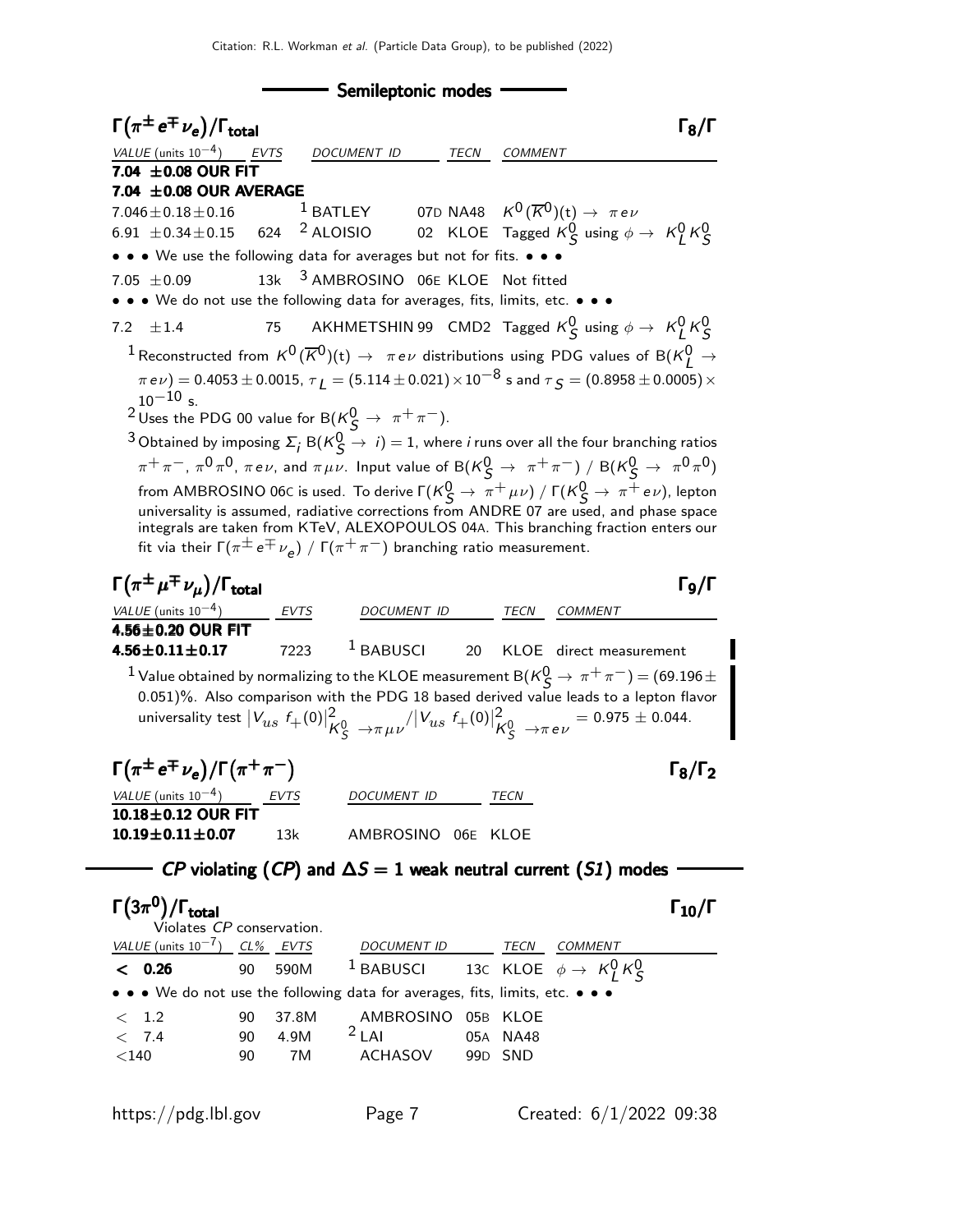| ${<}190$ |     | 90 17300 | 3 ANGELOPO 98B CPLR |         |
|----------|-----|----------|---------------------|---------|
| $<$ 370  | 90. |          | <b>BARMIN</b>       | 83 HLBC |

<sup>1</sup>BABUSCI 13C uses 1.7 fb<sup>-1</sup> of data of  $\phi \to K^0_K K^0_S$  decays with  $K^0_L$  interaction in the calorimeter, collected from 2004 to 2005. No candidate events were found in the data with an expected background of  $0.04^{+0.15}_{-0.03}$  events. Upper limit is obtained by normalizing to  $\mathcal{K}_{\mathcal{S}}^{0}\rightarrow\ 2\pi^{0}$  decays.

 $^2$  LAI 05A value is obtained from their bound on  $|\eta_{000}|$  (not assuming *CPT*) and B( $\kappa_L^0 \rightarrow$  $(3\pi^0)=0.211\pm0.003$ , and PDG 04 values for  ${\sf K}_L^0$  and  ${\sf K}_S^0$  lifetimes. If  ${\cal CPT}$  is assumed then  ${\sf B}({\sf K}^0_{\sf S}\to\,3\pi^0)_{CPT}\,<\,2.3\times10^{-7}$  at 90% CL

3 ANGELOPOULOS 98B is from  $Im(\eta_{000}) = -0.05 \pm 0.12 \pm 0.05$ , assuming Re $(\eta_{000})$  $=$  Re( $\epsilon$ )  $= 1.635 \times 10^{-3}$  and using the value B( $K^0_L \rightarrow \pi^0 \pi^0 \pi^0$ )  $= 0.2112 \pm 0.0027$ .

## $\Gamma(\mu^+\mu^-)/\Gamma_{\rm total}$  Γ<sub>11</sub>/Γ

total  $11/1$ Test for  $\Delta S\!=\!1$  weak neutral current. Allowed by first-order weak interaction combined with electromagnetic interaction.

| VALUE                                                                                                                 | $CL\%$ | <b>DOCUMENT ID</b> |     | TECN        |
|-----------------------------------------------------------------------------------------------------------------------|--------|--------------------|-----|-------------|
| $\langle 2.1 \times 10^{-10} \rangle$                                                                                 | 90     | $1$ AAIJ           |     | 20AE LHCB   |
| $\bullet \bullet \bullet$ We do not use the following data for averages, fits, limits, etc. $\bullet \bullet \bullet$ |        |                    |     |             |
| $<$ 8 $\times10^{-10}$                                                                                                | 90     | $2$ AAIJ           |     | 17BQ LHCB   |
| ${<}9 \times 10^{-9}$                                                                                                 | 90     | $3$ AAIJ           |     | 13G LHCB    |
| $3.2 \times 10^{-7}$                                                                                                  | 90     | <b>GJESDAL</b>     | 73  | ASPK        |
| ${11}$ $\times 10^{-6}$                                                                                               | 90     | <b>HYAMS</b>       | 69B | <b>OSPK</b> |
| п.                                                                                                                    |        |                    |     |             |

 $1$  AAIJ 20AE uses 8.6 fb $^{-1}$  of LHCb data from 2011 to 2012 and 2016 to 2018. The result utilizes the normalization mode branching fraction B $({\sf K}^0_S \to \pi^+ \pi^-) = (69.20 \pm 1)$ 

 $(0.05) \times 10^{-2}$  from PDG 18. Supersedes AAIJ 17BQ.

 $^2$ AAIJ 17BQ uses 3.0 fb $^{-1}$  of  $\rho \rho$  collisions at  $\sqrt{s}=$  7 and 8 TeV. The result utilizes the normalization mode branching fraction  $B(K^0_S \to \pi^+ \pi^-) = (69.20 \pm 0.05) \times 10^{-2}$ from PDG 16. Supersedes AAIJ 13G.

 $^3$ AAIJ 13G uses 1.0 fb $^{-1}$  of pp collisions at  $\sqrt{s} = 7$  TeV. They obtained B( $\kappa_S^0 \rightarrow$  $\mu^+ \, \mu^-) <~11 \times 10^{-9}$  at 95% C.L.

## $\Gamma(e^+e^-)/\Gamma_{\text{total}}$  Γ<sub>12</sub>/Γ

)/Γ<sub>total</sub> Γ $_{12}/$ Γ Test for  $\Delta S\!=\!1$  weak neutral current. Allowed by first-order weak interaction combined with electromagnetic interaction.

| VALUE (units $10^{-7}$ )                                                                                              | CL% | DOCUMENT ID TECN COMMENT |  |  |                                                                                                                                                                           |  |  |  |
|-----------------------------------------------------------------------------------------------------------------------|-----|--------------------------|--|--|---------------------------------------------------------------------------------------------------------------------------------------------------------------------------|--|--|--|
| < 0.09                                                                                                                | 90  |                          |  |  | <sup>1</sup> AMBROSINO 09A KLOE $e^+e^- \rightarrow \phi \rightarrow K_S^0 K_I^0$                                                                                         |  |  |  |
| • • • We do not use the following data for averages, fits, limits, etc. • • •                                         |     |                          |  |  |                                                                                                                                                                           |  |  |  |
| < 1.4                                                                                                                 | 90  | ANGELOPO 97 CPLR         |  |  |                                                                                                                                                                           |  |  |  |
| < 28                                                                                                                  | 90  |                          |  |  | BLICK 94 CNTR Hyperon facility                                                                                                                                            |  |  |  |
| $<$ 100                                                                                                               | 90  | BARMIN 86 XEBC           |  |  |                                                                                                                                                                           |  |  |  |
| $^{-1}$ AMBROSINO 09A reports $<$ 0.09 $\times$ 10 $^{-7}$ from a measurement of [F $(\rm K_S^0 \rightarrow~e^+e^-)/$ |     |                          |  |  |                                                                                                                                                                           |  |  |  |
|                                                                                                                       |     |                          |  |  | $\lceil \cdot \frac{\text{Total}}{\text{Total}} \rceil / \left[ B(K_S^0 \to \pi^+ \pi^-) \right]$ assuming $B(K_S^0 \to \pi^+ \pi^-) = (69.20 \pm 0.05) \times 10^{-2}$ . |  |  |  |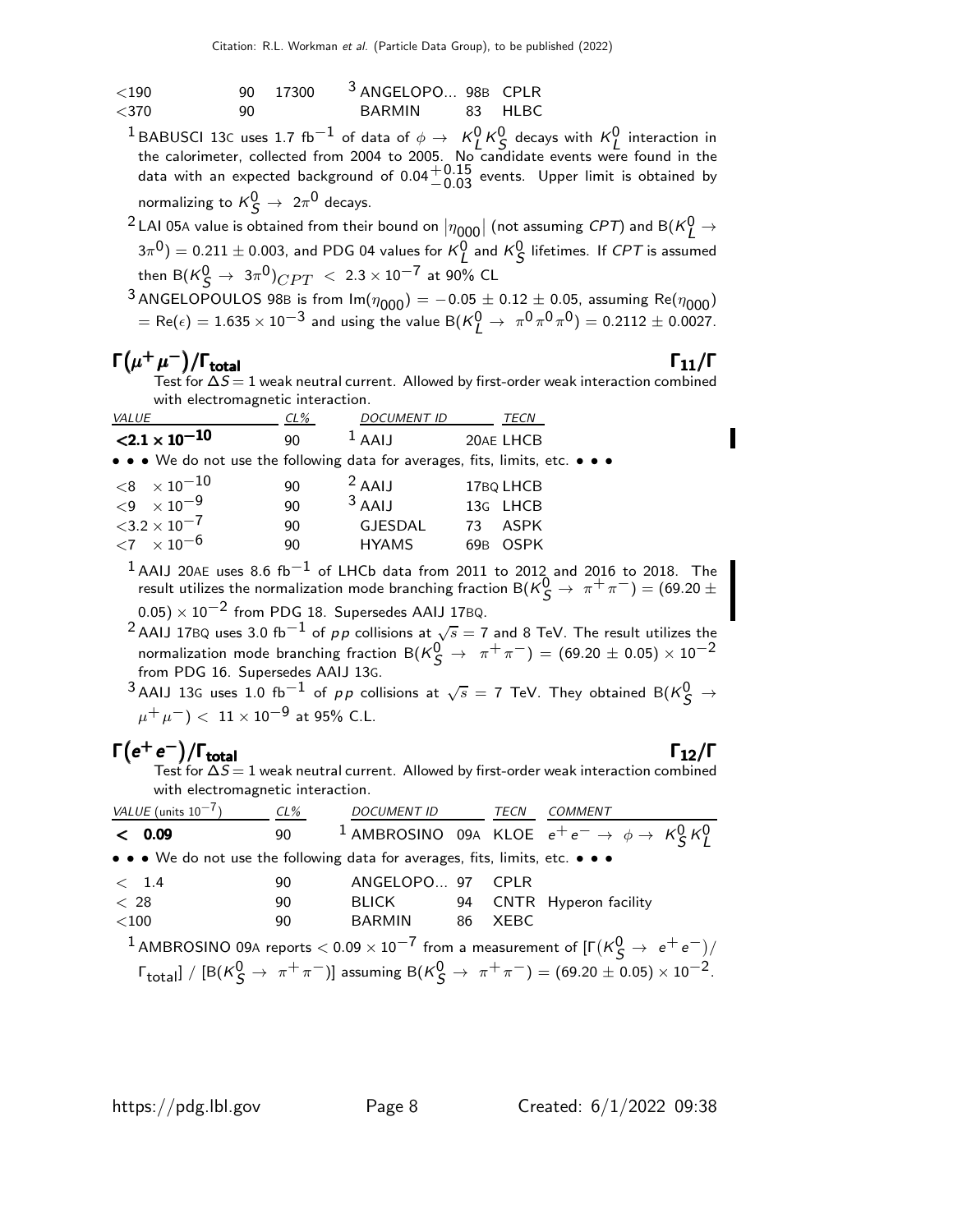#### $\Gamma(\pi^0 e^+ e^-)/\Gamma_{\text{total}}$  Γ<sub>13</sub>/Γ total and  $13/1$ Test for  $\Delta S\!=\!1$  weak neutral current. Allowed by first-order weak interaction combined with electromagnetic interaction. VALUE (units 10<sup>-9</sup>) CL% EVTS DOCUMENT ID TECN COMMENT  $3.0\substack{+1.5\-1.5}$  $3.0 + 1.5 \pm 0.2$  $3.0 + 1.5 \pm 0.2$  $3.0 + 1.5$ <br>-1.2 7  $1$  BATLEY 03 NA48 m<sub>ee</sub> > 0.165 GeV • • • We do not use the following data for averages, fits, limits, etc. • • •  $<$  140  $90$  LAI 01 NA48  $< 1100$  90 0 BARR 93B NA31 <45000 90 GIBBONS 88 E731  $^{\rm 1}$ BATLEY 03 extrapolate also to the full kinematical region using a constant form factor and a vector matrix element. The resulting branching ratio is (5.8  $+2.9$  $) \times 10^{-9}.$

|                                              |                                   |                    |      | $1$ BATLEY 03 extrapolate also to the full kinematical region using a constant form factor<br>and a vector matrix element. The resulting branching ratio is $(5.8\frac{+2.9}{2.4})\times10^{-9}$ . |
|----------------------------------------------|-----------------------------------|--------------------|------|----------------------------------------------------------------------------------------------------------------------------------------------------------------------------------------------------|
| $\Gamma(\pi^0\mu^+\mu^-)/\Gamma_{\rm total}$ | with electromagnetic interaction. |                    |      | $\Gamma_{14}/\Gamma$<br>Test for $\Delta S = 1$ weak neutral current. Allowed by first-order weak interaction combined                                                                             |
| <i>VALUE</i> (units $10^{-9}$ )              | <b>EVTS</b>                       | <b>DOCUMENT ID</b> | TECN | COMMENT                                                                                                                                                                                            |
| $2.9 + 1.5 + 0.2$                            | 6                                 |                    |      | <sup>1</sup> BATLEY 04A NA48 NA48/1 $K_S^0$ beam                                                                                                                                                   |

<sup>1</sup> Background estimate is  $0.22^{+0.18}_{-0.11}$  events. Branching ratio assumes a vector matrix element and unit form factor.

#### $\kappa$  $\frac{0}{\mathcal{S}}$  FORM FACTORS

For discussion, see note on  $K_{\ell 3}$  form factors in the  $K^{\pm}$  section of the Particle Listings above. Because the semileptonic branching fraction is smaller in  $K^0_S$  than  $K^0_L$  by the ratio of the mean lives, the  $K^0_S$  semileptonic form factor has so far been measured only in the  $\mathsf{K}_{e3}$  mode using the linear expansion  $f_+(t) = f_+(0) \ (1 + \lambda_+ t \ / m_{\frac{T}{\lambda}^+}^2)$ , which gives the vector form factor  $f_{+}(t)$  relative to its value at  $t = 0$ .

# $\lambda_+$  (LINEAR ENERGY DEPENDENCE OF  $f_+$  in  $K^0_{\bf e3}$  DECAY)

| VALUE (units $10^{-2}$ ) | <i>FVTS</i> | DOCUMENT ID        | TFCN |
|--------------------------|-------------|--------------------|------|
| $3.39 \pm 0.41$          | 15k         | AMBROSINO 06E KLOE |      |

#### CP VIOLATION IN  $K_S \rightarrow 3\pi$

Written 1996 by T. Nakada (Paul Scherrer Institute) and L. Wolfenstein (Carnegie-Mellon University).

The possible final states for the decay  $K^0 \to \pi^+ \pi^- \pi^0$  have isospin  $I = 0, 1, 2,$  and 3. The  $I = 0$  and  $I = 2$  states have  $CP = +1$  and  $K<sub>S</sub>$  can decay into them without violating  $CP$ symmetry, but they are expected to be strongly suppressed by centrifugal barrier effects. The  $I = 1$  and  $I = 3$  states, which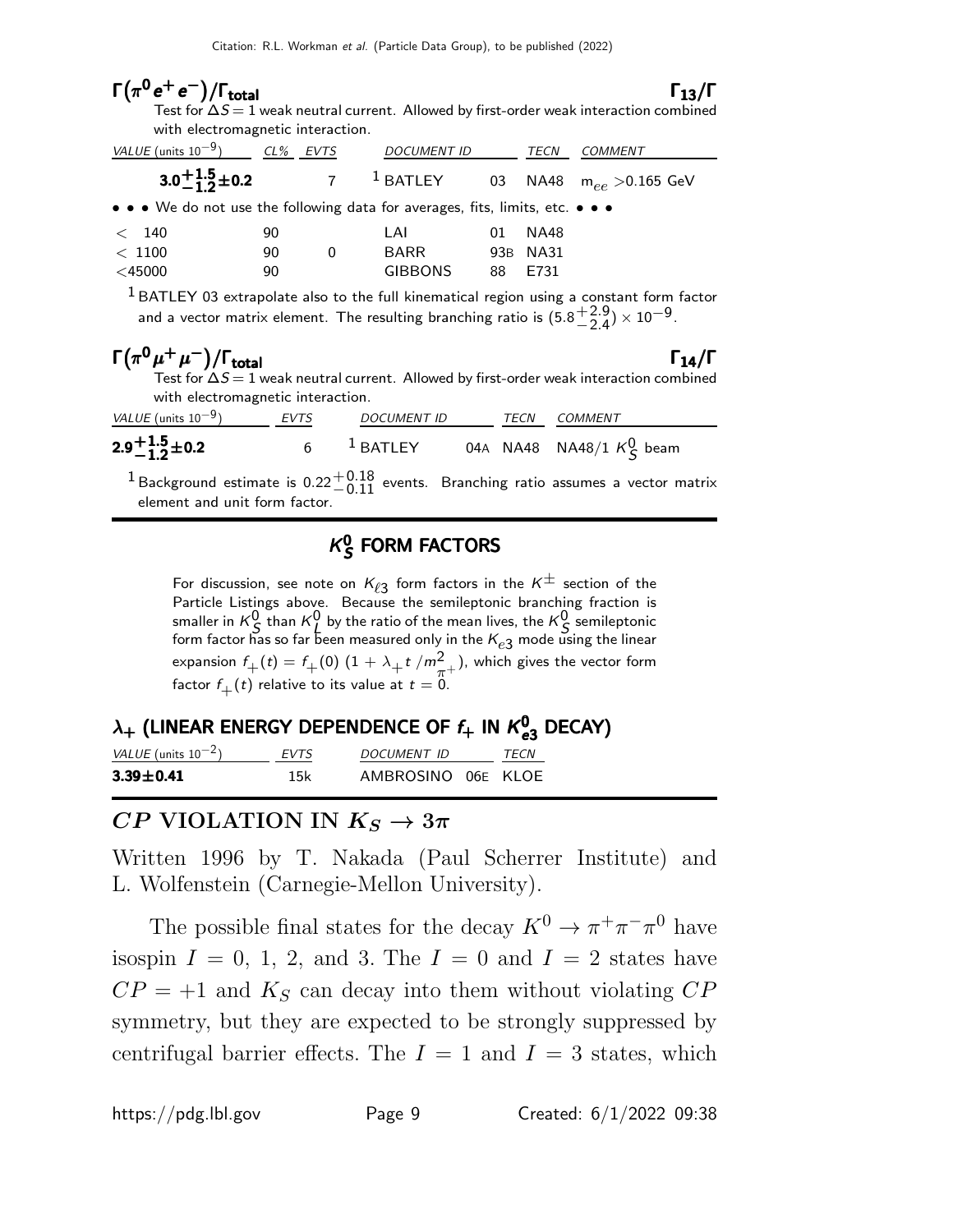have no centrifugal barrier, have  $CP = -1$  so that the  $K_S$ decay to these requires  $CP$  violation.

In order to see CP violation in  $K_S \to \pi^+\pi^-\pi^0$ , it is necessary to observe the interference between  $K_S$  and  $K_L$ decay, which determines the amplitude ratio

$$
\eta_{+-0} = \frac{A(K_S \to \pi^+ \pi^- \pi^0)}{A(K_L \to \pi^+ \pi^- \pi^0)} . \tag{1}
$$

If  $\eta_{+-0}$  is obtained from an integration over the whole Dalitz plot, there is no contribution from the  $I = 0$  and  $I = 2$  final states and a nonzero value of  $\eta_{+-0}$  is entirely due to  $CP$ violation.

Only  $I = 1$  and  $I = 3$  states, which are  $CP = -1$ , are allowed for  $K^0 \to \pi^0 \pi^0 \pi^0$  decays and the decay of  $K_S$  into  $3\pi^0$ is an unambiguous sign of  $CP$  violation. Similarly to  $\eta_{+-0}$ ,  $\eta_{000}$ is defined as

$$
\eta_{000} = \frac{A(K_S \to \pi^0 \pi^0 \pi^0)}{A(K_L \to \pi^0 \pi^0 \pi^0)} .
$$
 (2)

If one assumes that CPT invariance holds and that there are no transitions to  $I = 3$  (or to nonsymmetric  $I = 1$  states), it can be shown that

$$
\eta_{+-0} = \eta_{000}
$$
  
=  $\epsilon + i \frac{\text{Im } a_1}{\text{Re } a_1}$ . (3)

With the Wu-Yang phase convention,  $a_1$  is the weak decay amplitude for  $K^0$  into  $I = 1$  final states;  $\epsilon$  is determined from CP violation in  $K_L \to 2\pi$  decays. The real parts of  $\eta_{+-0}$  and  $\eta_{000}$  are equal to Re( $\epsilon$ ). Since currently-known upper limits on  $|\eta_{+-0}|$  and  $|\eta_{000}|$  are much larger than  $|\epsilon|$ , they can be interpreted as upper limits on Im( $\eta_{+-0}$ ) and Im( $\eta_{000}$ ) and so as limits on the CP-violating phase of the decay amplitude  $a_1$ .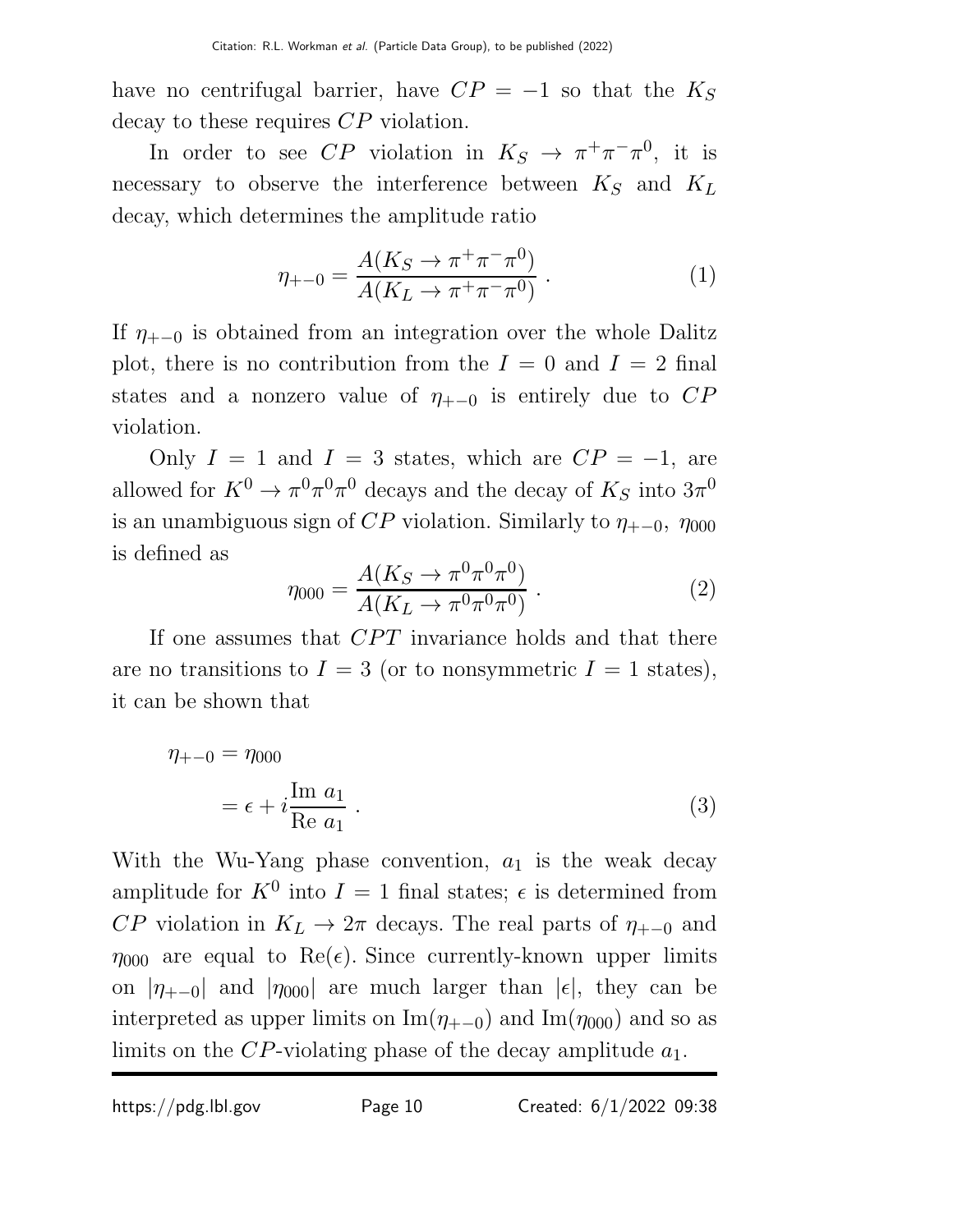# CP-VIOLATION PARAMETERS IN  $K^0_S$  DECAY

| $A_S = [\Gamma(K_S^0 \to \pi^- e^+ \nu_e) - \Gamma(K_S^0 \to \pi^+ e^- \overline{\nu}_e)] / \text{SUM}$<br>Such asymmetry violates CP. If CPT is assumed then $A_S = 2 \text{ Re}(\epsilon)$ .                                                                                                                                                                                                                                                                                                                      |                                                         |                                                                                          |                   |                                                                                                                                                                                                                                                                                                         |
|---------------------------------------------------------------------------------------------------------------------------------------------------------------------------------------------------------------------------------------------------------------------------------------------------------------------------------------------------------------------------------------------------------------------------------------------------------------------------------------------------------------------|---------------------------------------------------------|------------------------------------------------------------------------------------------|-------------------|---------------------------------------------------------------------------------------------------------------------------------------------------------------------------------------------------------------------------------------------------------------------------------------------------------|
|                                                                                                                                                                                                                                                                                                                                                                                                                                                                                                                     |                                                         |                                                                                          |                   |                                                                                                                                                                                                                                                                                                         |
| $-3.8 + 5.0 + 2.6$                                                                                                                                                                                                                                                                                                                                                                                                                                                                                                  |                                                         | $VALUE$ (units $10^{-3}$ ) EVTS DOCUMENT ID TECN<br>$\overline{83k}$ 1 ANASTASI 18A KLOE |                   |                                                                                                                                                                                                                                                                                                         |
| • • • We do not use the following data for averages, fits, limits, etc. • • •                                                                                                                                                                                                                                                                                                                                                                                                                                       |                                                         |                                                                                          |                   |                                                                                                                                                                                                                                                                                                         |
| $1.5 \pm 9.6 \pm 2.9$                                                                                                                                                                                                                                                                                                                                                                                                                                                                                               | 13k                                                     | AMBROSINO 06E KLOE                                                                       |                   |                                                                                                                                                                                                                                                                                                         |
|                                                                                                                                                                                                                                                                                                                                                                                                                                                                                                                     |                                                         |                                                                                          |                   | $1$ ANASTASI 18A result is a combination of the new measurement and AMBROSINO 06E.<br>The new ANASTASI 18A measurement using data collected from 2004-2005, which<br>corresponds to an integrated luminosity of 1.63 fb <sup>-1</sup> is A <sub>S</sub> =(-4.9 ± 5.7 ± 2.6) $\times$ 10 <sup>-3</sup> . |
|                                                                                                                                                                                                                                                                                                                                                                                                                                                                                                                     |                                                         | - PARAMETERS FOR $K^0_S \rightarrow 3\pi$ DECAY                                          |                   |                                                                                                                                                                                                                                                                                                         |
|                                                                                                                                                                                                                                                                                                                                                                                                                                                                                                                     | CPT assumed valid (i.e. Re( $\eta_{+-0}$ ) $\simeq$ 0). |                                                                                          |                   | $\text{Im}(\eta_{+-0})^2 = \Gamma(K_S^0 \to \pi^+ \pi^- \pi^0$ , CP-violating) / $\Gamma(K_L^0 \to \pi^+ \pi^- \pi^0)$                                                                                                                                                                                  |
| VALUE CL% EVTS                                                                                                                                                                                                                                                                                                                                                                                                                                                                                                      |                                                         | DOCUMENT ID TECN                                                                         |                   |                                                                                                                                                                                                                                                                                                         |
|                                                                                                                                                                                                                                                                                                                                                                                                                                                                                                                     |                                                         | • • • We do not use the following data for averages, fits, limits, etc. • • •            |                   |                                                                                                                                                                                                                                                                                                         |
| < 0.23                                                                                                                                                                                                                                                                                                                                                                                                                                                                                                              | 90                                                      | $601$ $^{\text{1}}$ BARMIN $^{\text{85}}$                                                | <b>HLBC</b>       |                                                                                                                                                                                                                                                                                                         |
| < 0.12                                                                                                                                                                                                                                                                                                                                                                                                                                                                                                              |                                                         | 90 384 METCALF 72 ASPK                                                                   |                   |                                                                                                                                                                                                                                                                                                         |
|                                                                                                                                                                                                                                                                                                                                                                                                                                                                                                                     | events of BALDO-CEOLIN 75.                              |                                                                                          |                   | <sup>1</sup> BARMIN 85 find Re( $\eta_{+-0}$ ) = (0.05 $\pm$ 0.17) and Im( $\eta_{+-0}$ ) = (0.15 $\pm$ 0.33). Includes                                                                                                                                                                                 |
|                                                                                                                                                                                                                                                                                                                                                                                                                                                                                                                     |                                                         |                                                                                          |                   | $\text{Im}(\eta_{+-0}) = \text{Im}(A(K_S^0 \to \pi^+\pi^-\pi^0, CP\text{-violating}) / A(K_I^0 \to \pi^+\pi^-\pi^0))$                                                                                                                                                                                   |
|                                                                                                                                                                                                                                                                                                                                                                                                                                                                                                                     |                                                         |                                                                                          |                   | <u>VALUE EVTS DOCUMENT ID TECN COMMENT</u>                                                                                                                                                                                                                                                              |
| $-0.002 \pm 0.009 \begin{array}{@{}c@{\thinspace}c@{\thinspace}c@{\thinspace}c@{\thinspace}c@{\thinspace}c@{\thinspace}c@{\thinspace}c@{\thinspace}c@{\thinspace}c@{\thinspace}c@{\thinspace}c@{\thinspace}c@{\thinspace}c@{\thinspace}c@{\thinspace}c@{\thinspace}c@{\thinspace}c@{\thinspace}c@{\thinspace}c@{\thinspace}c@{\thinspace}c@{\thinspace}c@{\thinspace}c@{\thinspace}c@{\thinspace}c@{\thinspace}c@{\thinspace}c@{\thinspace}c@{\thinspace}c@{\thinspace}c@{\thinspace}c@{\thinspace}c@{\thinspace}c$ |                                                         |                                                                                          |                   |                                                                                                                                                                                                                                                                                                         |
|                                                                                                                                                                                                                                                                                                                                                                                                                                                                                                                     |                                                         | • • • We do not use the following data for averages, fits, limits, etc. • • •            |                   |                                                                                                                                                                                                                                                                                                         |
| $-0.015 \pm 0.017 \pm 0.025$ 272k <sup>3</sup> ZOU 94 SPEC                                                                                                                                                                                                                                                                                                                                                                                                                                                          |                                                         |                                                                                          |                   | $-0.002 \pm 0.018 \pm 0.003$ 137k <sup>2</sup> ADLER 96D CPLR Sup. by ADLER 97B                                                                                                                                                                                                                         |
|                                                                                                                                                                                                                                                                                                                                                                                                                                                                                                                     |                                                         |                                                                                          |                   | $^1$ ADLER 97B also find Re( $\eta_{+-0}) = -0.002 \pm 0.007 {+0.004 \over -0.001}$ . See also ANGELOPOU-                                                                                                                                                                                               |
| LOS 98C.                                                                                                                                                                                                                                                                                                                                                                                                                                                                                                            |                                                         |                                                                                          |                   | <sup>2</sup> The ADLER 96D fit also yields Re( $\eta_{+-0}$ ) = 0.006 $\pm$ 0.013 $\pm$ 0.001 with a correlation                                                                                                                                                                                        |
| $\alpha$ with 90% CL.                                                                                                                                                                                                                                                                                                                                                                                                                                                                                               |                                                         |                                                                                          |                   | $+0.66$ between real and imaginary parts. Their results correspond to $\left \eta_{+-0}\right  < 0.037$                                                                                                                                                                                                 |
|                                                                                                                                                                                                                                                                                                                                                                                                                                                                                                                     |                                                         | they find $Im(\eta_{+-0}) = 0.019 \pm 0.061$ and $Re(\eta_{+-0}) = 0.019 \pm 0.027$ .    |                   | $3$ ZOU 94 use theoretical constraint Re( $\eta_{+-0}$ ) = Re( $\epsilon$ ) = 0.0016. Without this constraint                                                                                                                                                                                           |
| $\Gamma(3\pi^0)/\Gamma_{\text{total}}$ above.                                                                                                                                                                                                                                                                                                                                                                                                                                                                       |                                                         |                                                                                          |                   | $\text{Im}(\eta_{000})^2 = \Gamma(K_S^0 \to 3\pi^0) / \Gamma(K_L^0 \to 3\pi^0)$<br>CPT assumed valid (i.e. $\text{Re}(\eta_{000}) \simeq 0$ ). This limit determines branching ratio                                                                                                                    |
| <u>VALUE CL% EVTS</u>                                                                                                                                                                                                                                                                                                                                                                                                                                                                                               |                                                         |                                                                                          |                   | DOCUMENT ID TECN COMMENT                                                                                                                                                                                                                                                                                |
|                                                                                                                                                                                                                                                                                                                                                                                                                                                                                                                     |                                                         | • • • We do not use the following data for averages, fits, limits, etc. • • •            |                   |                                                                                                                                                                                                                                                                                                         |
| ${<}0.1$                                                                                                                                                                                                                                                                                                                                                                                                                                                                                                            | 632<br>90                                               | <sup>1</sup> BARMIN                                                                      | 83<br><b>HLBC</b> |                                                                                                                                                                                                                                                                                                         |
| < 0.28                                                                                                                                                                                                                                                                                                                                                                                                                                                                                                              | 90                                                      | <sup>2</sup> GJESDAL 74B SPEC Indirect meas.                                             |                   |                                                                                                                                                                                                                                                                                                         |
|                                                                                                                                                                                                                                                                                                                                                                                                                                                                                                                     |                                                         | $ (\eta_{000})  = 0.26 \pm 0.20$ . We convert to upper limit.                            |                   | <sup>1</sup> BARMIN 83 find Re( $\eta_{000}$ ) = (-0.08±0.18) and lm( $\eta_{000}$ ) = (-0.05±0.27). Assuming CPT invariance they obtain the limit quoted above.<br><sup>2</sup> GJESDAL 74B uses $K2\pi$ , $K_{\mu3}$ , and $K_{e3}$ decay results, unitarity, and CPT. Calculates                     |
|                                                                                                                                                                                                                                                                                                                                                                                                                                                                                                                     |                                                         |                                                                                          |                   |                                                                                                                                                                                                                                                                                                         |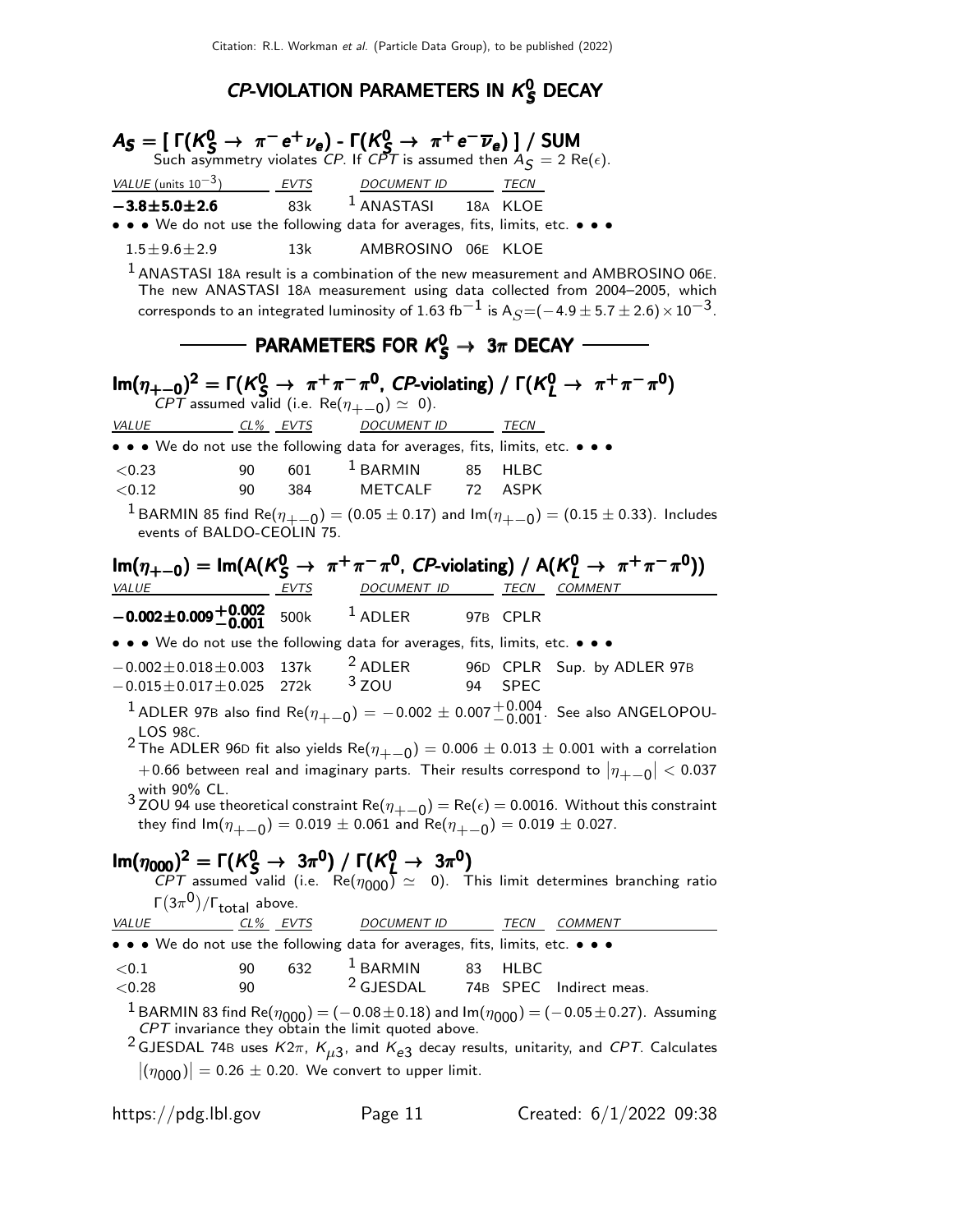| $\text{Im}(\eta_{000}) = \text{Im}(A(K_S^0 \to \pi^0 \pi^0 \pi^0)/A(K_I^0 \to \pi^0 \pi^0 \pi^0))$                     |  |                                      |  |                                                                                                                                                                                                                                                                                                                                                                                                                                                                                                                                                                                                                                                      |
|------------------------------------------------------------------------------------------------------------------------|--|--------------------------------------|--|------------------------------------------------------------------------------------------------------------------------------------------------------------------------------------------------------------------------------------------------------------------------------------------------------------------------------------------------------------------------------------------------------------------------------------------------------------------------------------------------------------------------------------------------------------------------------------------------------------------------------------------------------|
|                                                                                                                        |  |                                      |  | $K^0_S \to \pi^0 \pi^0 \pi^0$ violates CP conservation, in contrast to $K^0_S \to \pi^+ \pi^- \pi^0$ which                                                                                                                                                                                                                                                                                                                                                                                                                                                                                                                                           |
| has a CP-conserving part.                                                                                              |  |                                      |  |                                                                                                                                                                                                                                                                                                                                                                                                                                                                                                                                                                                                                                                      |
| <b>VALUE</b>                                                                                                           |  | <u>EVTS DOCUMENT ID TECN COMMENT</u> |  |                                                                                                                                                                                                                                                                                                                                                                                                                                                                                                                                                                                                                                                      |
| $-0.001 \pm 0.016$ OUR AVERAGE                                                                                         |  |                                      |  |                                                                                                                                                                                                                                                                                                                                                                                                                                                                                                                                                                                                                                                      |
| $0.000 \pm 0.009 \pm 0.013$ 4.9M <sup>1</sup> LAI 05A NA48 Assumes CPT                                                 |  |                                      |  |                                                                                                                                                                                                                                                                                                                                                                                                                                                                                                                                                                                                                                                      |
| $-0.05 \pm 0.12 \pm 0.05$ 17300 <sup>2</sup> ANGELOPO 98B CPLR Assumes CPT                                             |  |                                      |  |                                                                                                                                                                                                                                                                                                                                                                                                                                                                                                                                                                                                                                                      |
|                                                                                                                        |  |                                      |  | <sup>1</sup> LAI 05A assumes Re( $\eta_{000}$ )=Re( $\epsilon$ )=1.66 $\times$ 10 <sup>-3</sup> . The equivalent limit is                                                                                                                                                                                                                                                                                                                                                                                                                                                                                                                            |
| $0.20 \pm 0.03$ .                                                                                                      |  |                                      |  | $ \eta_{000} _{CPT}$ <0.025 at 90% CL Without assuming <i>CPT</i> invariance, they obtain Re( $\eta_{000}$ )=-0.002 $\pm$ 0.011 $\pm$ 0.015 and $\text{Im}(\eta_{000})$ =-0.003 $\pm$ 0.013 $\pm$ 0.017 with a<br>statistical correlation coefficient of 0.77 and an overall correlation coefficient of 0.57<br>between imaginary and real part. The equivalent limit is $ \eta_{000}  < 0.045$ at 90% CL<br><sup>2</sup> ANGELOPOULOS 98B assumes Re( $\eta_{000}$ ) = Re( $\epsilon$ ) = 1.635 $\times$ 10 <sup>-3</sup> . Without assuming<br>CPT invariance, they obtain Re( $\eta_{000}$ ) = 0.18 ± 0.14 ± 0.06 and Im( $\eta_{000}$ ) = 0.15 ± |
| $ \eta_{000}  =  A(K_S^0 \rightarrow 3\pi^0)/A(K_L^0 \rightarrow 3\pi^0) $<br>A non-zero value violates CP invariance. |  |                                      |  |                                                                                                                                                                                                                                                                                                                                                                                                                                                                                                                                                                                                                                                      |
| <u>VALUE CL% EVTS DOCUMENT ID TECN</u>                                                                                 |  |                                      |  |                                                                                                                                                                                                                                                                                                                                                                                                                                                                                                                                                                                                                                                      |
| <0.0088 90 590M BABUSCI 13C KLOE                                                                                       |  |                                      |  |                                                                                                                                                                                                                                                                                                                                                                                                                                                                                                                                                                                                                                                      |
| • • • We do not use the following data for averages, fits, limits, etc. • • •                                          |  |                                      |  |                                                                                                                                                                                                                                                                                                                                                                                                                                                                                                                                                                                                                                                      |
| $<$ 0.018                                                                                                              |  | 90 37.8M AMBROSINO 05B KLOE          |  |                                                                                                                                                                                                                                                                                                                                                                                                                                                                                                                                                                                                                                                      |
| ${<}0.045$                                                                                                             |  | 90   4.9M   LAI   05A   NA48         |  |                                                                                                                                                                                                                                                                                                                                                                                                                                                                                                                                                                                                                                                      |

# DECAY-PLANE ASYMMETRY IN  $\pi^+\pi^-e^+e^-$  DECAYS

This is the CP-violating asymmetry

| $A = \frac{1}{\pi}$ | $N_{\sin\phi\cos\phi>0.0} - N_{\sin\phi\cos\phi<0.0}$           |
|---------------------|-----------------------------------------------------------------|
|                     | $\overline{N_{\sin\phi\cos\phi>0.0}+N_{\sin\phi\cos\phi}<}$ 0.0 |

where  $\phi$  is the angle between the  $e^+ \, e^-$  and  $\pi^+ \, \pi^-$  planes in the  $\,{\sf K}^0_S\,$ rest frame.

# $\mathsf{CP}$  asymmetry  $\mathsf{A}$  in  $\mathsf{K}^0_\mathsf{S} \to \pi^+\pi^- \mathrm{e}^+ \mathrm{e}^-$

| VALUE (%)                                                                     | DOCUMENT ID | TECN | COMMENT                 |
|-------------------------------------------------------------------------------|-------------|------|-------------------------|
| $-0.4 \pm 0.8$ OUR AVERAGE                                                    |             |      |                         |
| $-0.4 \pm 0.8$                                                                | $^1$ BATLEY |      | 11 NA48 2002 data       |
| $-1.1 \pm 4.1$                                                                | I AI        |      | 03C NA48 1998+1999 data |
| • • • We do not use the following data for averages, fits, limits, etc. • • • |             |      |                         |
| $0.5 \pm 4.0 \pm 1.6$                                                         | LAI         |      | 03C NA48 1999 data      |
| <sup>1</sup> The result is used to set the limit $A < 1.5\%$ at 90% C.L.      |             |      |                         |

#### $K^0_c$ S REFERENCES

| AAIJ                   | 20AE PRL 125 231801       | R. Aaij et al.         |                     | (LHCb Collab.) |
|------------------------|---------------------------|------------------------|---------------------|----------------|
| BABUSCI                | 20 PL B804 135378         | D. Babusci et al.      | (KLOE-2 Collab.)    |                |
| ANASTASI               | 18A JHEP 1809 021         | A. Anastasi et al.     | (KLOE-2 Collab.)    |                |
| PDG                    | 18 PR D98 030001          | M. Tanabashi et al.    |                     | (PDG Collab.)  |
| AAIJ                   | 17BQ EPJ C77 678          | R. Aaij et al.         |                     | (LHCb Collab.) |
| PDG                    | 16 CP C40 100001          | C. Patrignani et al.   |                     | (PDG Collab.)  |
| AAIJ                   | 13G JHEP 1301 090         | R. Aaij <i>et al</i> . |                     | (LHCb Collab.) |
| BABUSCI 13C PL B723 54 |                           | D. Babusci et al.      | (KLOE-2 Collab.)    |                |
|                        | ABOUZAID 11 PR D83 092001 | E. Abouzaid et al.     | (FNAL KTeV Collab.) |                |
|                        | AMBROSINO 11 EPJ C71 1604 | F. Ambrosino et al.    |                     | (KLOE Collab.) |

|     | ۰ |
|-----|---|
| age |   |
|     |   |

https://pdg.lbl.gov Page 12 Created: 6/1/2022 09:38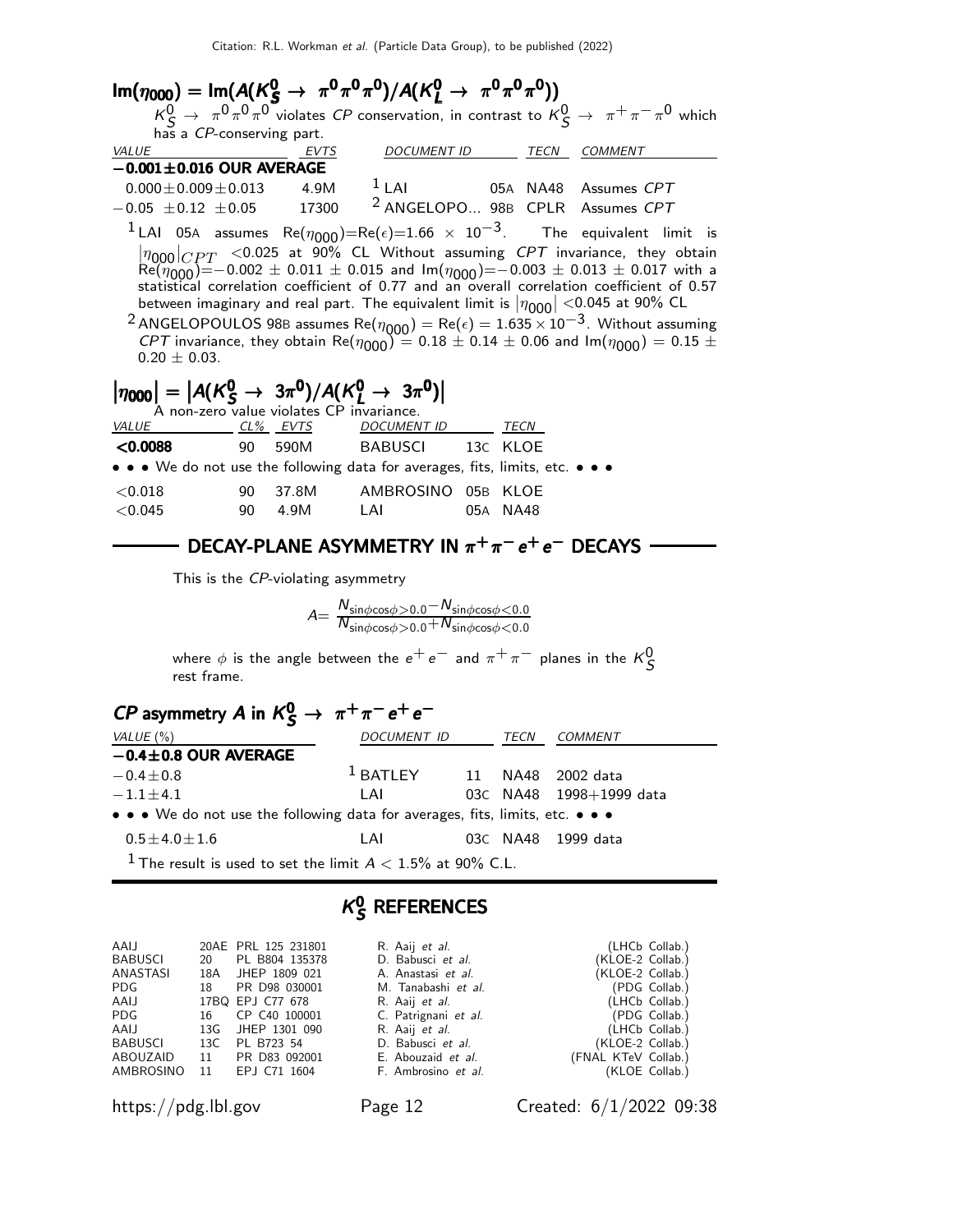| BATLEY                        | 11        | PL B694 301                                 | J.R. Batley <i>et al.</i>                  | (CERN NA48/1 Collab.)                      |
|-------------------------------|-----------|---------------------------------------------|--------------------------------------------|--------------------------------------------|
| AMBROSINO                     | 09A       | PL B672 203                                 | F. Ambrosino et al.                        | (KLOE Collab.)                             |
| AMBROSINO                     | 08C       | JHEP 0805 051                               | F. Ambrosino et al.                        | (KLOE Collab.)                             |
| ANDRE                         | 07        | ANP 322 2518                                | T. Andre                                   | (EFI)                                      |
| BATLEY                        | 07D       | PL B653 145                                 | J.R. Batley <i>et al.</i>                  | (CERN NA48 Collab.)                        |
| AMBROSINO                     | 06C       | EPJ C48 767                                 | F. Ambrosino et al.                        | (KLOE Collab.)                             |
| AMBROSINO                     | 06E       | PL B636 173                                 | F. Ambrosino et al.                        | (KLOE Collab.)                             |
| AMBROSINO                     | 05B       | PL B619 61                                  | F. Ambrosino et al.                        | (KLOE Collab.)                             |
| BATLEY                        | 05        | PL B630 31                                  | J.R. Batley et al.                         | (NA48 Collab.)                             |
| LAI                           | 05A       | PL B610 165                                 | A. Lai et al.                              | (CERN NA48 Collab.)                        |
| ALEXOPOU                      | 04A       | PR D70 092007                               | T. Alexopoulos et al.                      | (FNAL KTeV Collab.)                        |
| BATLEY                        | 04A       | PL B599 197                                 | J.R. Batley <i>et al.</i>                  | (NA48 Collab.)                             |
| LAI                           | 04        | PL B578 276                                 | A. Lai et al.                              | (CERN NA48 Collab.)                        |
| <b>PDG</b>                    | 04        | PL B592 1                                   | S. Eidelman et al.                         | (PDG Collab.)                              |
| ALAVI-HARATI 03               |           | PR D67 012005                               | A. Alavi-Harati et al.                     | (FNAL KTeV Collab.)                        |
| Also                          |           | PR D70 079904 (errat.)                      | A. Alavi-Harati et al.                     | (FNAL KTeV Collab.)                        |
| <b>BATLEY</b>                 | 03        | PL B576 43                                  | J.R. Batley et al.                         | (CERN NA48 Collab.)                        |
| LAI                           | 03        | PL B551 7                                   | A. Lai et al.                              | (CERN NA48 Collab.)                        |
| LAI                           | 03B       | PL B556 105                                 | A. Lai et al.                              | (CERN NA48 Collab.)                        |
| LAI<br><b>ALOISIO</b>         | 03C<br>02 | EPJ C30 33<br>PL B535 37                    | A. Lai et al.<br>A. Aloisio et al.         | (CERN NA48 Collab.)                        |
| <b>ALOISIO</b>                | 02B       | PL B538 21                                  | A. Aloisio et al.                          | (KLOE Collab.)<br>(KLOE Collab.)           |
| LAI                           | 02C       | PL B537 28                                  | A. Lai et al.                              | (CERN NA48 Collab.)                        |
| LAI                           | 01        | PL B514 253                                 | A. Lai et al.                              | (CERN NA48 Collab.)                        |
| LAI                           | 00        | PL B493 29                                  | A. Lai et al.                              | (CERN NA48 Collab.)                        |
| LAI                           | 00B       | PL B496 137                                 | A. Lai et al.                              | (CERN NA48 Collab.)                        |
| <b>PDG</b>                    | 00        | EPJ C15 1                                   | D.E. Groom et al.                          | (PDG Collab.)                              |
| ACHASOV                       | 99D       | PL B459 674                                 | M.N. Achasov et al.                        |                                            |
| AKHMETSHIN 99                 |           | PL B456 90                                  | R.R. Akhmetshin et al.                     | (Novosibirsk CMD-2 Collab.)                |
| ANGELOPO                      | 98B       | PL B425 391                                 | A. Angelopoulos et al.                     | (CPLEAR Collab.)                           |
| ANGELOPO                      | 98C       | EPJ C5 389                                  | A. Angelopoulos et al.                     | (CPLEAR Collab.)                           |
| <b>PDG</b>                    | 98        | EPJ C3 1                                    | C. Caso et al.                             | (PDG Collab.)                              |
| ADLER                         | 97B       | PL B407 193                                 | R. Adler et al.                            | (CPLEAR Collab.)                           |
| ANGELOPO                      | 97        | PL B413 232                                 | A. Angelopoulos et al.                     | (CPLEAR Collab.)                           |
| <b>BERTANZA</b>               | 97        | ZPHY C73 629                                | L. Bertanza                                | (PISA, CERN, EDIN, MAINZ, ORSAY+)          |
| ADLER                         | 96D       | PL B370 167                                 | R. Adler et al.                            | (CPLEAR Collab.)                           |
| ADLER                         | 96E       | PL B374 313                                 | R. Adler et al.                            | (CPLEAR Collab.)                           |
| ZOU                           | 96        | PL B369 362                                 | Y. Zou et al.                              | (RUTG, MINN, MICH)                         |
| <b>BARR</b>                   | 95B       | PL B351 579                                 | G.D. Barr et al.                           | (CERN, EDIN, MAINZ, $LALO+$ )              |
| SCHWINGEN 95                  |           | PRL 74 4376                                 | B. Schwingenheuer et al.                   | $(EFI, CHIC+)$                             |
| <b>BLICK</b>                  | 94        | PL B334 234                                 | A.M. Blick et al.                          | (SERP, JINR)                               |
| THOMSON                       | 94        | PL B337 411                                 | G.B. Thomson et al.                        | (RUTG, MINN, MICH)                         |
| ZOU                           | 94        | PL B329 519                                 | Y. Zou et al.                              | (RUTG, MINN, MICH)                         |
| <b>BARR</b><br><b>GIBBONS</b> | 93B       | PL B304 381                                 | G.D. Barr et al.                           | (CERN, EDIN, MAINZ, $LALO+$ )              |
| Also                          | 93        | PRL 70 1199<br>PR D55 6625                  | L.K. Gibbons et al.<br>L.K. Gibbons et al. | (FNAL E731 Collab.)                        |
| RAMBERG                       | 93        | PRL 70 2525                                 | E. Ramberg et al.                          | (FNAL E731 Collab.)<br>(FNAL E731 Collab.) |
| <b>BALATS</b>                 | 89        | SJNP 49 828                                 | M.Y. Balats et al.                         | (ITEP)                                     |
|                               |           | Translated from YAF 49 1332.                |                                            |                                            |
| <b>GIBBONS</b>                | 88        | PRL 61 2661                                 | L.K. Gibbons et al.                        | (FNAL E731 Collab.)                        |
| BURKHARDT                     | 87        | PL B199 139                                 | H. Burkhardt <i>et al.</i>                 | (CERN, EDIN, MAINZ+)                       |
| GROSSMAN                      | 87        | PRL 59 18                                   | N. Grossman et al.                         | (MINN, MICH, RUTG)                         |
| <b>BARMIN</b>                 | 86        | SJNP 44 622                                 | V.V. Barmin et al.                         | (ITER)                                     |
|                               |           | Translated from YAF 44 965.                 |                                            |                                            |
| <b>BARMIN</b>                 | 86B       | NC 96A 159                                  | V.V. Barmin et al.                         | (ITEP, PADO)                               |
| <b>PDG</b>                    | 86B       | PL 170B 130                                 | M. Aguilar-Benitez et al.                  | $(CERN, CIT+)$                             |
| <b>BARMIN</b>                 | 85        | NC 85A 67                                   | V.V. Barmin et al.                         | (ITEP, PADO)                               |
| Also                          |           | SJNP 41 759<br>Translated from YAF 41 1187. | V.V. Barmin et al.                         | (ITEP)                                     |
| <b>BARMIN</b>                 | 83        | PL 128B 129                                 | V.V. Barmin et al.                         | (ITEP, PADO)                               |
| Also                          |           | SJNP 39 269                                 | V.V. Barmin et al.                         | (ITEP, PADO)                               |
|                               |           | Translated from YAF 39 428.                 |                                            |                                            |
| ARONSON                       | 82        | PRL 48 1078                                 | S.H. Aronson et al.                        | $(BNL, CHIC, STAN+)$                       |
| ARONSON                       | 82B       | PRL 48 1306                                 | S.H. Aronson et al.                        | (BNL, CHIC, PURD)                          |
| Also                          |           | PL 116B 73                                  | E. Fischbach et al.                        | (PURD, BNL, CHIC)                          |
| Also                          |           | PR D28 476                                  | S.H. Aronson et al.                        | (BNL, CHIC, PURD)                          |
| Also                          |           | PR D28 495                                  | S.H. Aronson et al.                        | (BNL, CHIC, PURD)                          |
| ARONSON                       | 76        | NC 32A 236                                  | S.H. Aronson et al.                        | $(WISC, EFI, UCSD+)$                       |
| <b>EVERHART</b>               | 76        | PR D14 661                                  | G.C. Everhart et al.                       | (PENN)                                     |
| TAUREG                        | 76        | PL 65B 92                                   | H. Taureg et al.                           | (HEIDH, CERN, DORT)                        |
| BALDO-                        | 75        | NC 25A 688                                  | M. Baldo-Ceolin et al.                     | (PADO, WISC)                               |